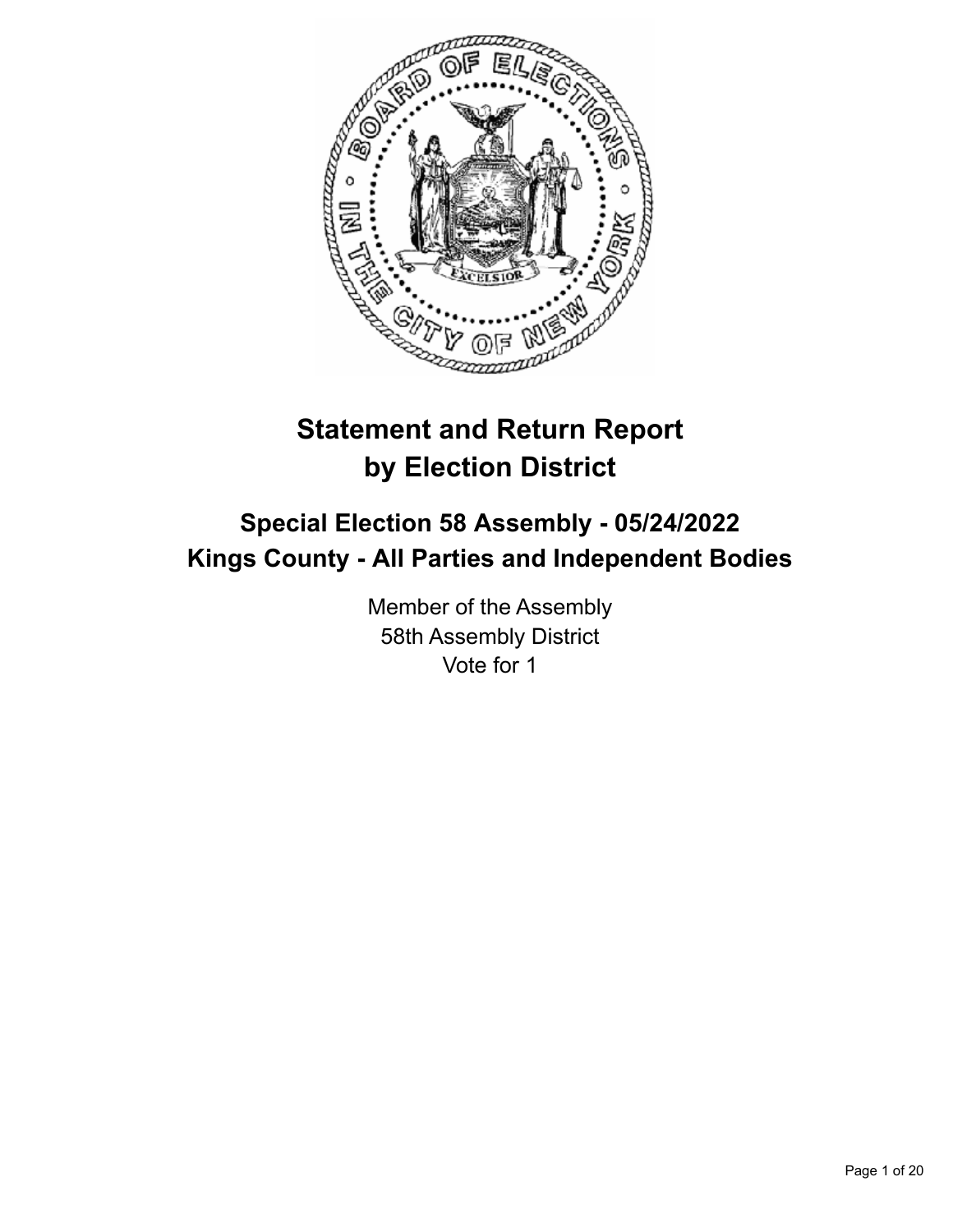

| PUBLIC COUNTER                                           | 13 |
|----------------------------------------------------------|----|
| <b>ABSENTEE / MILITARY</b>                               | 3  |
| <b>AFFIDAVIT</b>                                         | 0  |
| <b>Total Ballots</b>                                     | 16 |
| Less - Inapplicable Federal/Special Presidential Ballots | 0  |
| <b>Total Applicable Ballots</b>                          | 16 |
| MONIQUE CHANDLER-WATERMAN (DEMOCRATIC)                   | 12 |
| MONIQUE ALLEN-DAVY (REPUBLICAN)                          | 0  |
| MONIQUE ALLEN-DAVY (CONSERVATIVE)                        | 0  |
| MONIQUE CHANDLER-WATERMAN (WORKING FAMILIES)             |    |
| HERCULES E. REID (EDUCATION IS KEY)                      | 3  |
| <b>Total Votes</b>                                       | 16 |

## **002/58**

| <b>PUBLIC COUNTER</b>                                    | 27             |
|----------------------------------------------------------|----------------|
| ABSENTEE / MILITARY                                      | 12             |
| AFFIDAVIT                                                | 0              |
| <b>Total Ballots</b>                                     | 39             |
| Less - Inapplicable Federal/Special Presidential Ballots | 0              |
| <b>Total Applicable Ballots</b>                          | 39             |
| MONIQUE CHANDLER-WATERMAN (DEMOCRATIC)                   | 24             |
| MONIQUE ALLEN-DAVY (REPUBLICAN)                          | $\overline{2}$ |
| MONIQUE ALLEN-DAVY (CONSERVATIVE)                        |                |
| MONIQUE CHANDLER-WATERMAN (WORKING FAMILIES)             | 0              |
| HERCULES E. REID (EDUCATION IS KEY)                      | 12             |
| <b>Total Votes</b>                                       | 39             |
|                                                          |                |

## **003/58 COMBINED into: 002/58**

| PUBLIC COUNTER                                           | 27 |
|----------------------------------------------------------|----|
| <b>ABSENTEE / MILITARY</b>                               | 5  |
| AFFIDAVIT                                                | 2  |
| <b>Total Ballots</b>                                     | 34 |
| Less - Inapplicable Federal/Special Presidential Ballots | 0  |
| <b>Total Applicable Ballots</b>                          | 34 |
| MONIQUE CHANDLER-WATERMAN (DEMOCRATIC)                   | 21 |
| MONIQUE ALLEN-DAVY (REPUBLICAN)                          |    |
| MONIQUE ALLEN-DAVY (CONSERVATIVE)                        |    |
| MONIQUE CHANDLER-WATERMAN (WORKING FAMILIES)             | 2  |
| HERCULES E. REID (EDUCATION IS KEY)                      | 9  |
| <b>Total Votes</b>                                       | 34 |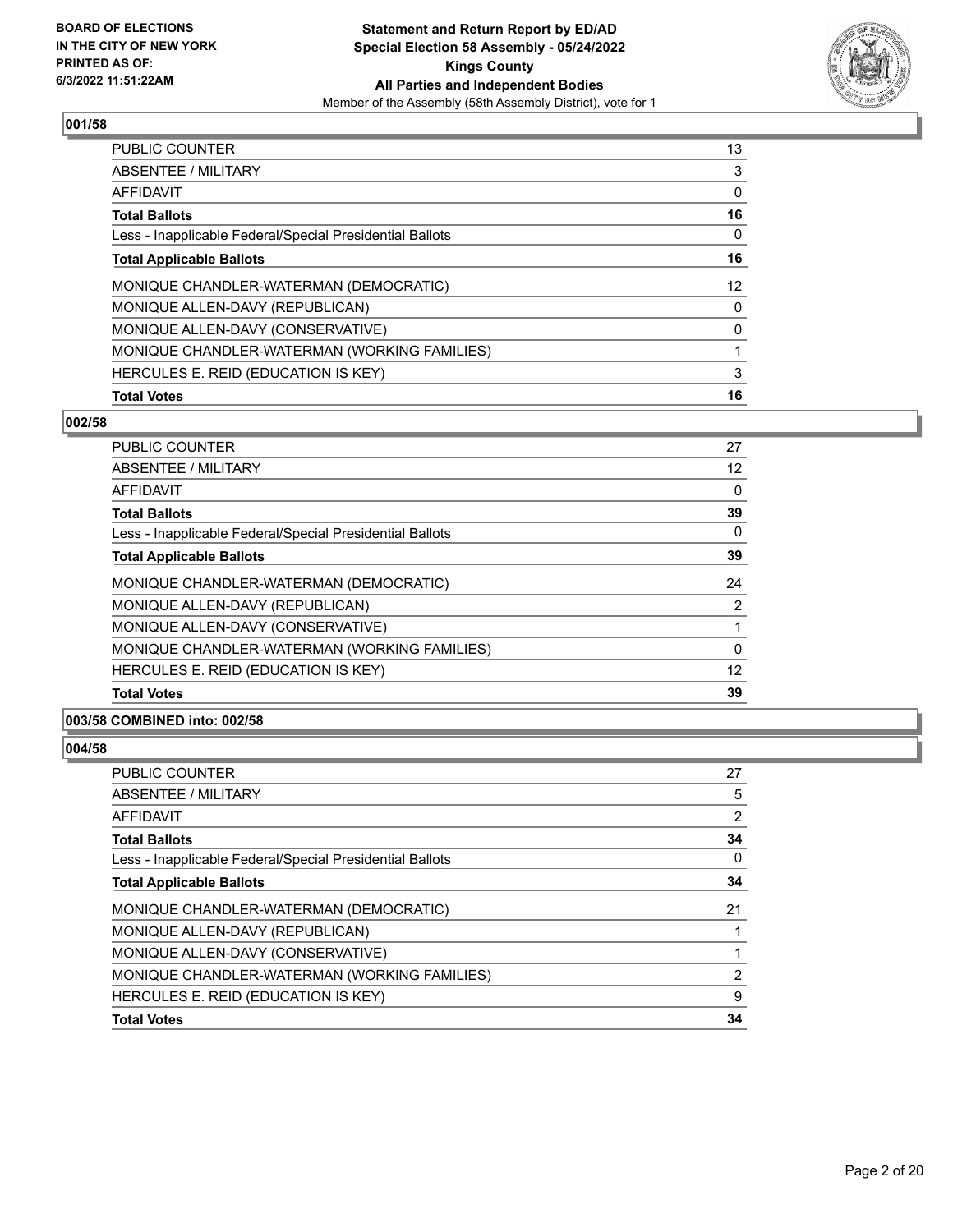

| PUBLIC COUNTER                                           | 69 |
|----------------------------------------------------------|----|
| <b>ABSENTEE / MILITARY</b>                               | 2  |
| AFFIDAVIT                                                | 4  |
| <b>Total Ballots</b>                                     | 75 |
| Less - Inapplicable Federal/Special Presidential Ballots | 0  |
| <b>Total Applicable Ballots</b>                          | 75 |
| MONIQUE CHANDLER-WATERMAN (DEMOCRATIC)                   | 53 |
| MONIQUE ALLEN-DAVY (REPUBLICAN)                          |    |
| MONIQUE ALLEN-DAVY (CONSERVATIVE)                        |    |
| MONIQUE CHANDLER-WATERMAN (WORKING FAMILIES)             |    |
| HERCULES E. REID (EDUCATION IS KEY)                      | 19 |
| <b>Total Votes</b>                                       | 75 |

**006/58 COMBINED into: 004/58**

**007/58 COMBINED into: 084/58**

#### **008/58**

| PUBLIC COUNTER                                           | 39 |
|----------------------------------------------------------|----|
| ABSENTEE / MILITARY                                      | 10 |
| AFFIDAVIT                                                | 0  |
| <b>Total Ballots</b>                                     | 49 |
| Less - Inapplicable Federal/Special Presidential Ballots | 0  |
| <b>Total Applicable Ballots</b>                          | 49 |
| MONIQUE CHANDLER-WATERMAN (DEMOCRATIC)                   | 36 |
| MONIQUE ALLEN-DAVY (REPUBLICAN)                          | 0  |
| MONIQUE ALLEN-DAVY (CONSERVATIVE)                        | 0  |
| MONIQUE CHANDLER-WATERMAN (WORKING FAMILIES)             | 2  |
| HERCULES E. REID (EDUCATION IS KEY)                      | 11 |
| <b>Total Votes</b>                                       | 49 |

**009/58 COMBINED into: 037/58**

# **010/58 COMBINED into: 011/58**

| <b>PUBLIC COUNTER</b>                                    | 37             |
|----------------------------------------------------------|----------------|
| ABSENTEE / MILITARY                                      |                |
| AFFIDAVIT                                                | 0              |
| <b>Total Ballots</b>                                     | 38             |
| Less - Inapplicable Federal/Special Presidential Ballots | 0              |
| <b>Total Applicable Ballots</b>                          | 38             |
| MONIQUE CHANDLER-WATERMAN (DEMOCRATIC)                   | 31             |
| MONIQUE ALLEN-DAVY (REPUBLICAN)                          | 0              |
| MONIQUE ALLEN-DAVY (CONSERVATIVE)                        | 0              |
| MONIQUE CHANDLER-WATERMAN (WORKING FAMILIES)             | $\overline{2}$ |
| HERCULES E. REID (EDUCATION IS KEY)                      | 4              |
| <b>Total Votes</b>                                       | 37             |
| Unrecorded                                               |                |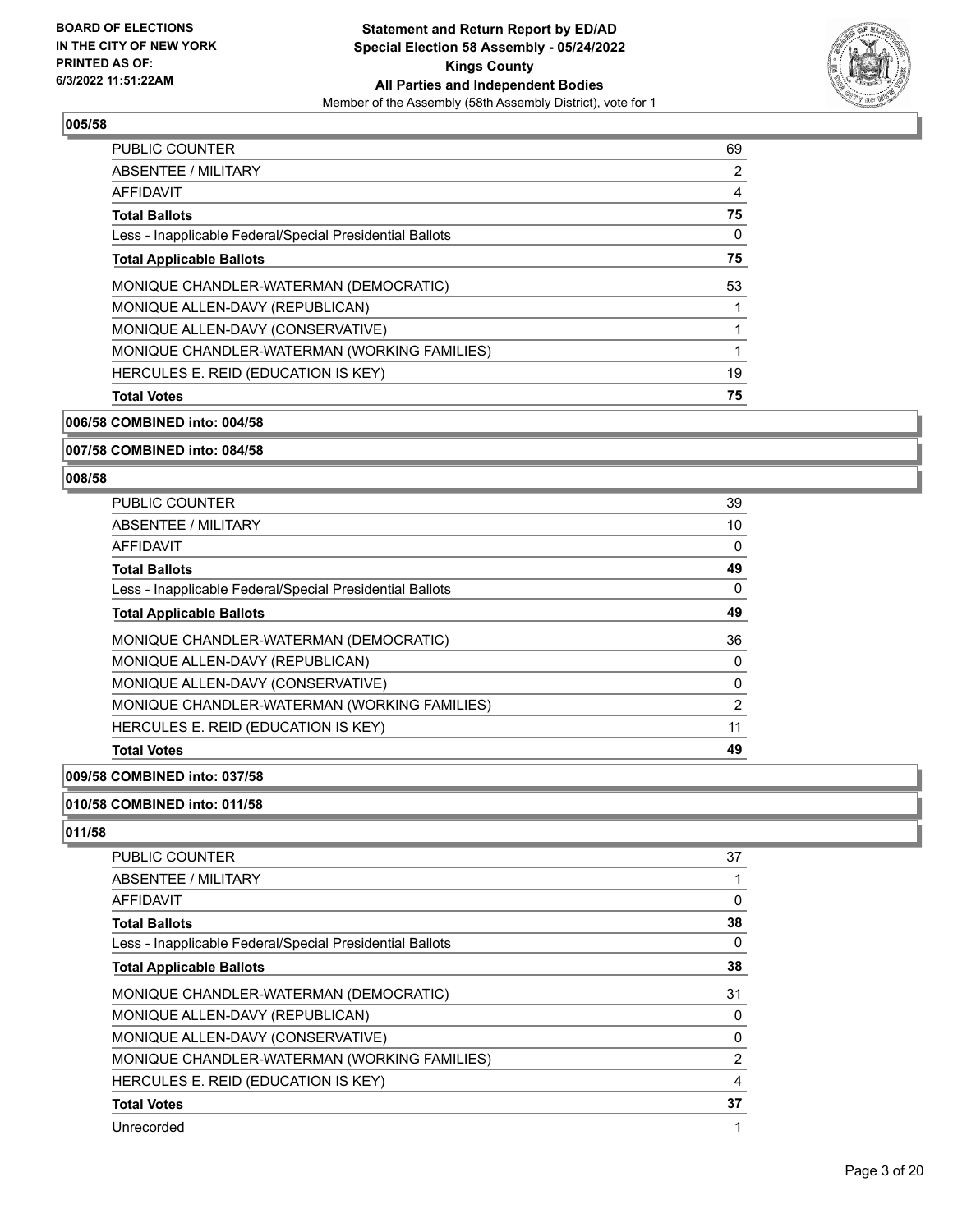

| PUBLIC COUNTER                                           | 59 |
|----------------------------------------------------------|----|
| <b>ABSENTEE / MILITARY</b>                               | 8  |
| AFFIDAVIT                                                |    |
| <b>Total Ballots</b>                                     | 68 |
| Less - Inapplicable Federal/Special Presidential Ballots | 0  |
| <b>Total Applicable Ballots</b>                          | 68 |
| MONIQUE CHANDLER-WATERMAN (DEMOCRATIC)                   | 47 |
| MONIQUE ALLEN-DAVY (REPUBLICAN)                          |    |
| MONIQUE ALLEN-DAVY (CONSERVATIVE)                        | 0  |
| MONIQUE CHANDLER-WATERMAN (WORKING FAMILIES)             | 4  |
| HERCULES E. REID (EDUCATION IS KEY)                      | 16 |
| <b>Total Votes</b>                                       | 68 |

**013/58 COMBINED into: 045/58**

**014/58 COMBINED into: 012/58**

#### **015/58**

| <b>PUBLIC COUNTER</b>                                    | 11 |
|----------------------------------------------------------|----|
| ABSENTEE / MILITARY                                      | 0  |
| AFFIDAVIT                                                | 0  |
| <b>Total Ballots</b>                                     | 11 |
| Less - Inapplicable Federal/Special Presidential Ballots | 0  |
| <b>Total Applicable Ballots</b>                          | 11 |
| MONIQUE CHANDLER-WATERMAN (DEMOCRATIC)                   |    |
| MONIQUE ALLEN-DAVY (REPUBLICAN)                          |    |
| MONIQUE ALLEN-DAVY (CONSERVATIVE)                        |    |
| MONIQUE CHANDLER-WATERMAN (WORKING FAMILIES)             |    |
| HERCULES E. REID (EDUCATION IS KEY)                      | 3  |
| <b>Total Votes</b>                                       | 11 |

| PUBLIC COUNTER                                           | 18              |
|----------------------------------------------------------|-----------------|
| ABSENTEE / MILITARY                                      | 3               |
| AFFIDAVIT                                                | 0               |
| Total Ballots                                            | 21              |
| Less - Inapplicable Federal/Special Presidential Ballots | 0               |
| <b>Total Applicable Ballots</b>                          | 21              |
| MONIQUE CHANDLER-WATERMAN (DEMOCRATIC)                   | 12 <sup>2</sup> |
| MONIQUE ALLEN-DAVY (REPUBLICAN)                          | 0               |
| MONIQUE ALLEN-DAVY (CONSERVATIVE)                        | 0               |
| MONIQUE CHANDLER-WATERMAN (WORKING FAMILIES)             | $\overline{4}$  |
| HERCULES E. REID (EDUCATION IS KEY)                      | 5               |
| <b>Total Votes</b>                                       | 21              |
|                                                          |                 |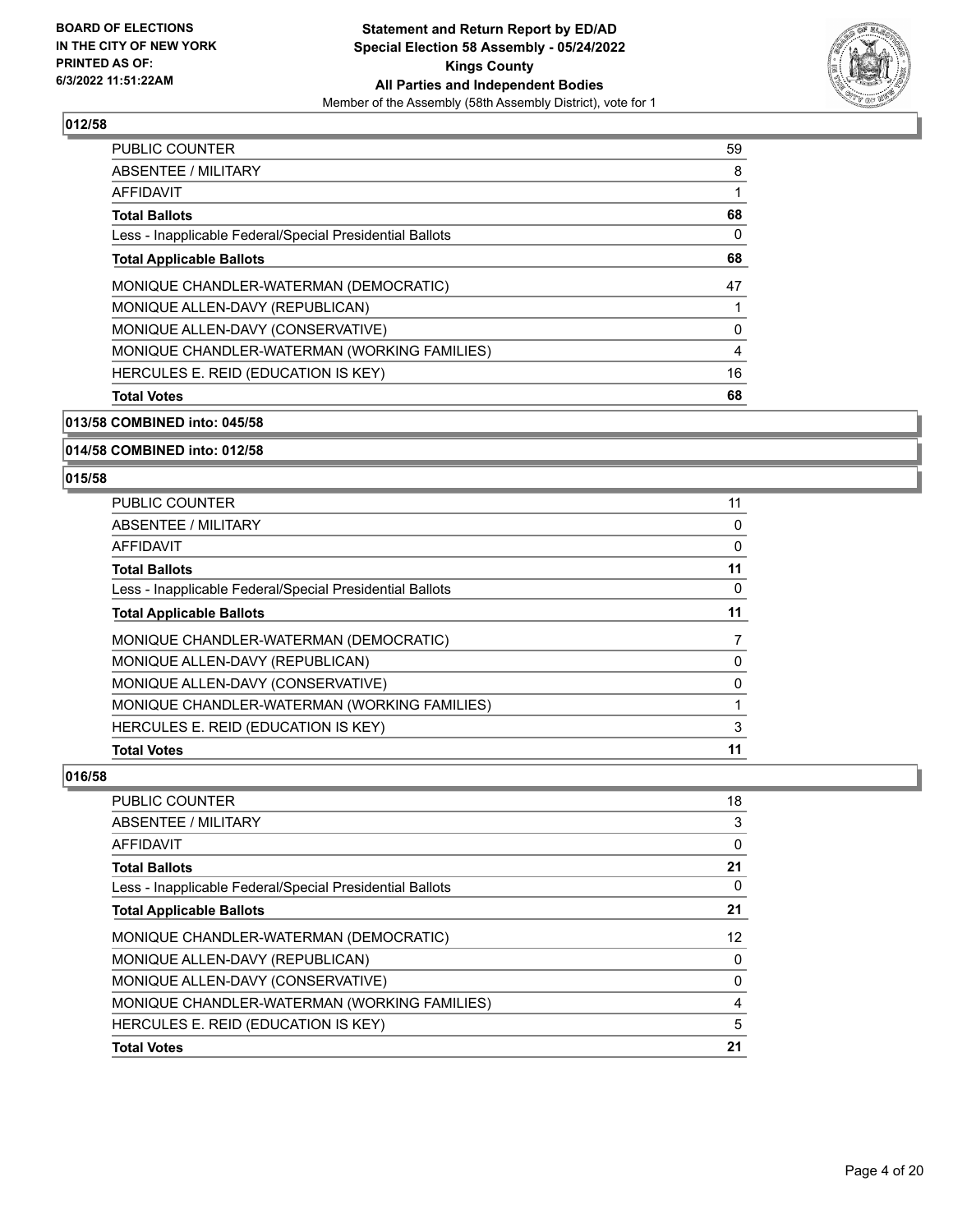

| PUBLIC COUNTER                                           | 21 |
|----------------------------------------------------------|----|
| <b>ABSENTEE / MILITARY</b>                               | 0  |
| <b>AFFIDAVIT</b>                                         | 0  |
| <b>Total Ballots</b>                                     | 21 |
| Less - Inapplicable Federal/Special Presidential Ballots | 0  |
| <b>Total Applicable Ballots</b>                          | 21 |
| MONIQUE CHANDLER-WATERMAN (DEMOCRATIC)                   | 18 |
| MONIQUE ALLEN-DAVY (REPUBLICAN)                          | 0  |
| MONIQUE ALLEN-DAVY (CONSERVATIVE)                        | 0  |
| MONIQUE CHANDLER-WATERMAN (WORKING FAMILIES)             | 3  |
| HERCULES E. REID (EDUCATION IS KEY)                      | 0  |
| <b>Total Votes</b>                                       | 21 |

## **018/58**

| PUBLIC COUNTER                                           | 69 |
|----------------------------------------------------------|----|
| ABSENTEE / MILITARY                                      | 5  |
| AFFIDAVIT                                                | 0  |
| <b>Total Ballots</b>                                     | 74 |
| Less - Inapplicable Federal/Special Presidential Ballots | 0  |
| <b>Total Applicable Ballots</b>                          | 74 |
| MONIQUE CHANDLER-WATERMAN (DEMOCRATIC)                   | 57 |
| MONIQUE ALLEN-DAVY (REPUBLICAN)                          |    |
| MONIQUE ALLEN-DAVY (CONSERVATIVE)                        |    |
| MONIQUE CHANDLER-WATERMAN (WORKING FAMILIES)             | 2  |
| HERCULES E. REID (EDUCATION IS KEY)                      | 12 |
| CORY PIROVOST (WRITE-IN)                                 |    |
| <b>Total Votes</b>                                       | 74 |

## **019/58 COMBINED into: 018/58**

| PUBLIC COUNTER                                           | 88 |
|----------------------------------------------------------|----|
| <b>ABSENTEE / MILITARY</b>                               | 3  |
| <b>AFFIDAVIT</b>                                         | 0  |
| <b>Total Ballots</b>                                     | 91 |
| Less - Inapplicable Federal/Special Presidential Ballots | 0  |
| <b>Total Applicable Ballots</b>                          | 91 |
| MONIQUE CHANDLER-WATERMAN (DEMOCRATIC)                   | 77 |
| MONIQUE ALLEN-DAVY (REPUBLICAN)                          | 0  |
| MONIQUE ALLEN-DAVY (CONSERVATIVE)                        |    |
| MONIQUE CHANDLER-WATERMAN (WORKING FAMILIES)             | 6  |
| HERCULES E. REID (EDUCATION IS KEY)                      | 7  |
| <b>Total Votes</b>                                       | 91 |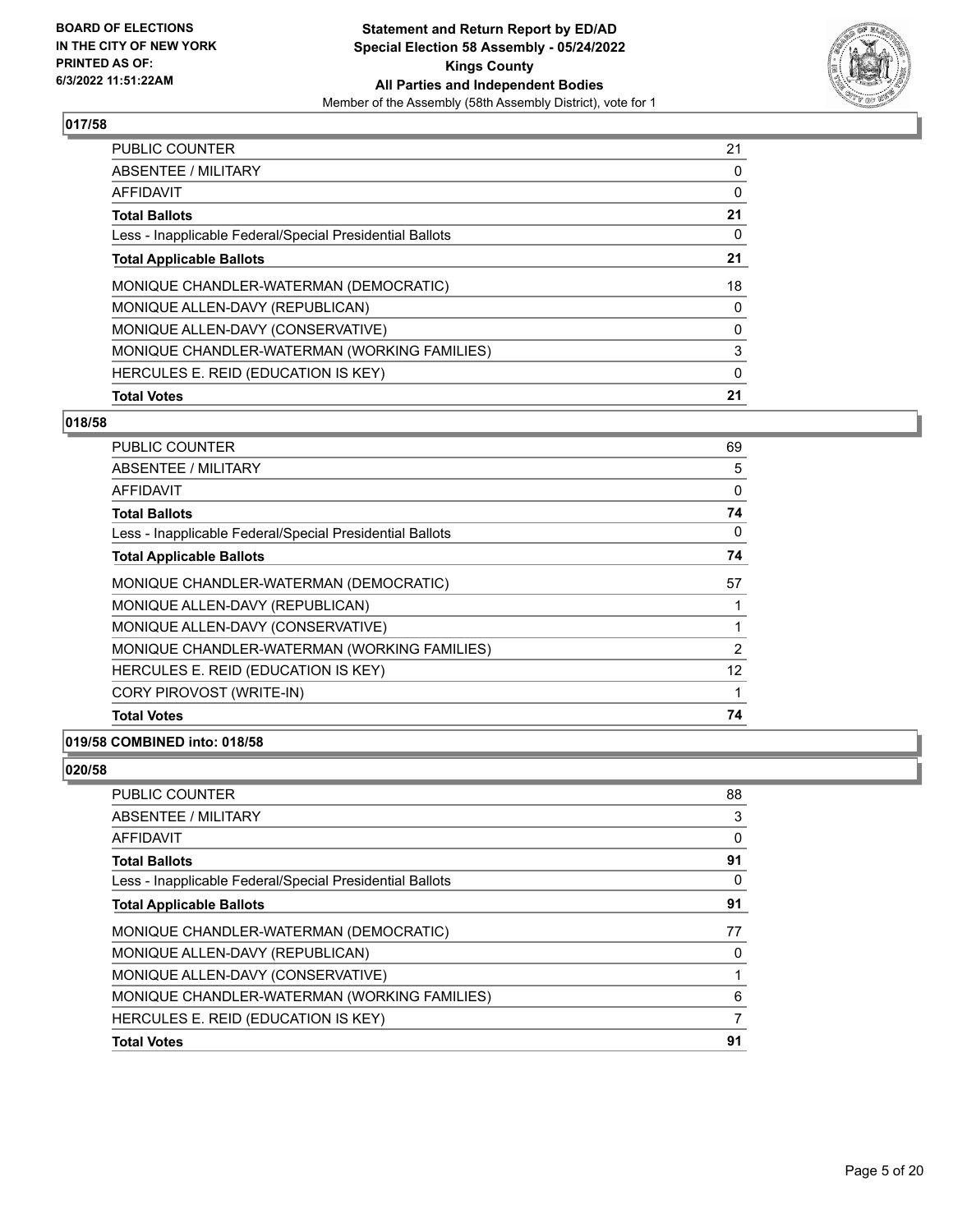

| <b>PUBLIC COUNTER</b>                                    | 14             |
|----------------------------------------------------------|----------------|
| ABSENTEE / MILITARY                                      | 6              |
| AFFIDAVIT                                                | 0              |
| <b>Total Ballots</b>                                     | 20             |
| Less - Inapplicable Federal/Special Presidential Ballots | 0              |
| <b>Total Applicable Ballots</b>                          | 20             |
| MONIQUE CHANDLER-WATERMAN (DEMOCRATIC)                   | 15             |
| MONIQUE ALLEN-DAVY (REPUBLICAN)                          |                |
| MONIQUE ALLEN-DAVY (CONSERVATIVE)                        | 0              |
| MONIQUE CHANDLER-WATERMAN (WORKING FAMILIES)             |                |
| HERCULES E. REID (EDUCATION IS KEY)                      | $\overline{2}$ |
| <b>Total Votes</b>                                       | 19             |
| Unrecorded                                               |                |

#### **022/58 COMBINED into: 026/58**

## **023/58**

| PUBLIC COUNTER                                           | 39 |
|----------------------------------------------------------|----|
| ABSENTEE / MILITARY                                      |    |
| AFFIDAVIT                                                | 0  |
| <b>Total Ballots</b>                                     | 40 |
| Less - Inapplicable Federal/Special Presidential Ballots | 0  |
| <b>Total Applicable Ballots</b>                          | 40 |
| MONIQUE CHANDLER-WATERMAN (DEMOCRATIC)                   | 31 |
| MONIQUE ALLEN-DAVY (REPUBLICAN)                          | 0  |
| MONIQUE ALLEN-DAVY (CONSERVATIVE)                        | 0  |
| MONIQUE CHANDLER-WATERMAN (WORKING FAMILIES)             | 3  |
| HERCULES E. REID (EDUCATION IS KEY)                      | 6  |
| <b>Total Votes</b>                                       | 40 |

| PUBLIC COUNTER                                           | 36             |
|----------------------------------------------------------|----------------|
| <b>ABSENTEE / MILITARY</b>                               | 4              |
| AFFIDAVIT                                                | 0              |
| <b>Total Ballots</b>                                     | 40             |
| Less - Inapplicable Federal/Special Presidential Ballots | 0              |
| <b>Total Applicable Ballots</b>                          | 40             |
| MONIQUE CHANDLER-WATERMAN (DEMOCRATIC)                   | 30             |
| MONIQUE ALLEN-DAVY (REPUBLICAN)                          | 0              |
| MONIQUE ALLEN-DAVY (CONSERVATIVE)                        | $\Omega$       |
| MONIQUE CHANDLER-WATERMAN (WORKING FAMILIES)             | 3              |
| HERCULES E. REID (EDUCATION IS KEY)                      | $\overline{7}$ |
| <b>Total Votes</b>                                       | 40             |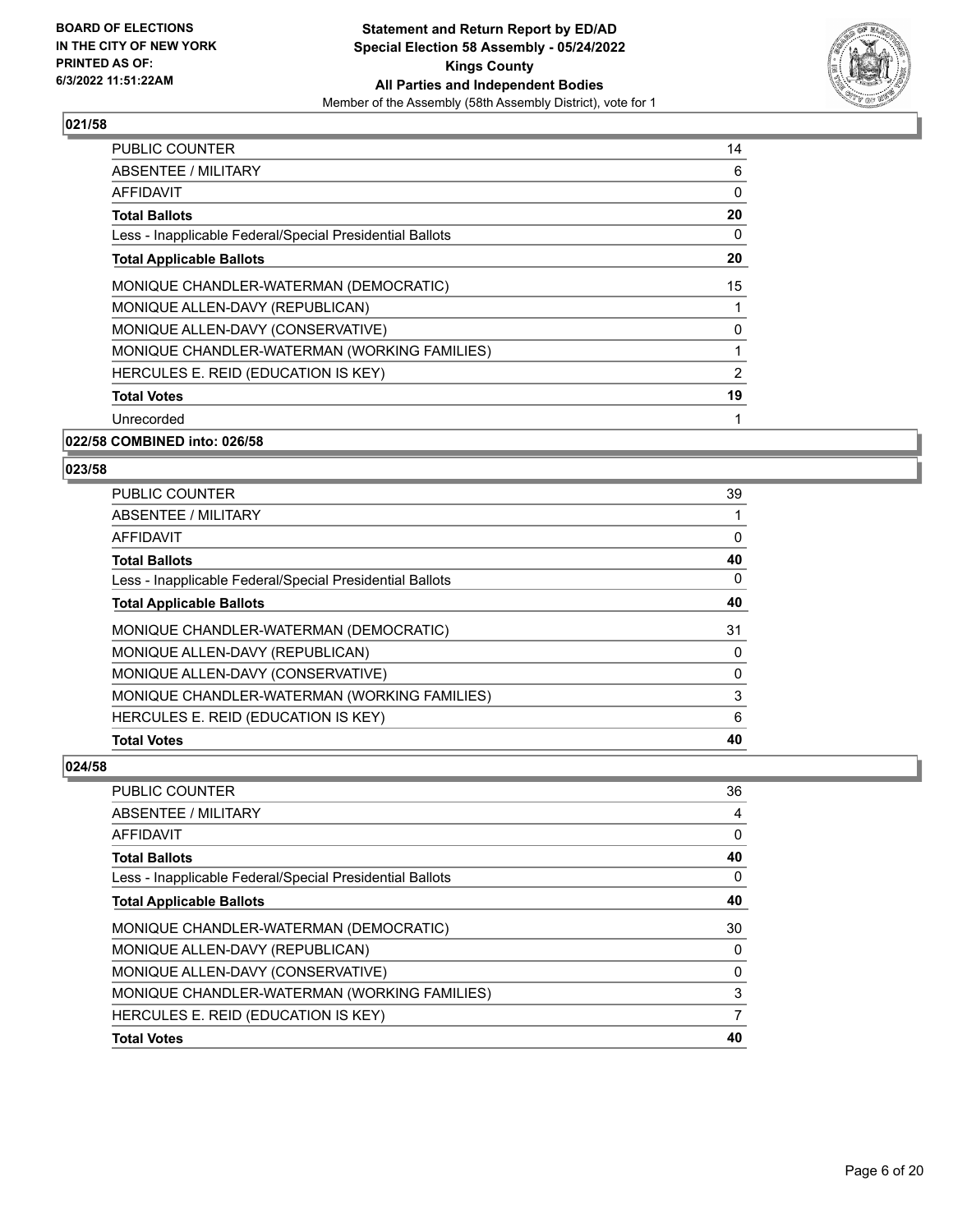

| PUBLIC COUNTER                                           | 65 |
|----------------------------------------------------------|----|
| ABSENTEE / MILITARY                                      | 12 |
| <b>AFFIDAVIT</b>                                         | 2  |
| <b>Total Ballots</b>                                     | 79 |
| Less - Inapplicable Federal/Special Presidential Ballots | 0  |
| <b>Total Applicable Ballots</b>                          | 79 |
| MONIQUE CHANDLER-WATERMAN (DEMOCRATIC)                   | 60 |
| MONIQUE ALLEN-DAVY (REPUBLICAN)                          | 0  |
| MONIQUE ALLEN-DAVY (CONSERVATIVE)                        | 0  |
| MONIQUE CHANDLER-WATERMAN (WORKING FAMILIES)             | 5  |
| HERCULES E. REID (EDUCATION IS KEY)                      | 14 |
| <b>Total Votes</b>                                       | 79 |

## **026/58**

| PUBLIC COUNTER                                           | 95  |
|----------------------------------------------------------|-----|
| ABSENTEE / MILITARY                                      | 8   |
| <b>AFFIDAVIT</b>                                         |     |
| <b>Total Ballots</b>                                     | 104 |
| Less - Inapplicable Federal/Special Presidential Ballots | 0   |
| <b>Total Applicable Ballots</b>                          | 104 |
| MONIQUE CHANDLER-WATERMAN (DEMOCRATIC)                   | 84  |
| MONIQUE ALLEN-DAVY (REPUBLICAN)                          | 0   |
| MONIQUE ALLEN-DAVY (CONSERVATIVE)                        |     |
| MONIQUE CHANDLER-WATERMAN (WORKING FAMILIES)             | 4   |
| HERCULES E. REID (EDUCATION IS KEY)                      | 12  |
| <b>Total Votes</b>                                       | 101 |
| Unrecorded                                               | 3   |

| <b>PUBLIC COUNTER</b>                                    | 71             |
|----------------------------------------------------------|----------------|
| ABSENTEE / MILITARY                                      | 4              |
| <b>AFFIDAVIT</b>                                         | 0              |
| <b>Total Ballots</b>                                     | 75             |
| Less - Inapplicable Federal/Special Presidential Ballots | $\Omega$       |
| <b>Total Applicable Ballots</b>                          | 75             |
| MONIQUE CHANDLER-WATERMAN (DEMOCRATIC)                   | 55             |
| MONIQUE ALLEN-DAVY (REPUBLICAN)                          | 0              |
| MONIQUE ALLEN-DAVY (CONSERVATIVE)                        | 0              |
| MONIQUE CHANDLER-WATERMAN (WORKING FAMILIES)             | 7              |
| HERCULES E. REID (EDUCATION IS KEY)                      | 11             |
| <b>Total Votes</b>                                       | 73             |
| Unrecorded                                               | $\overline{2}$ |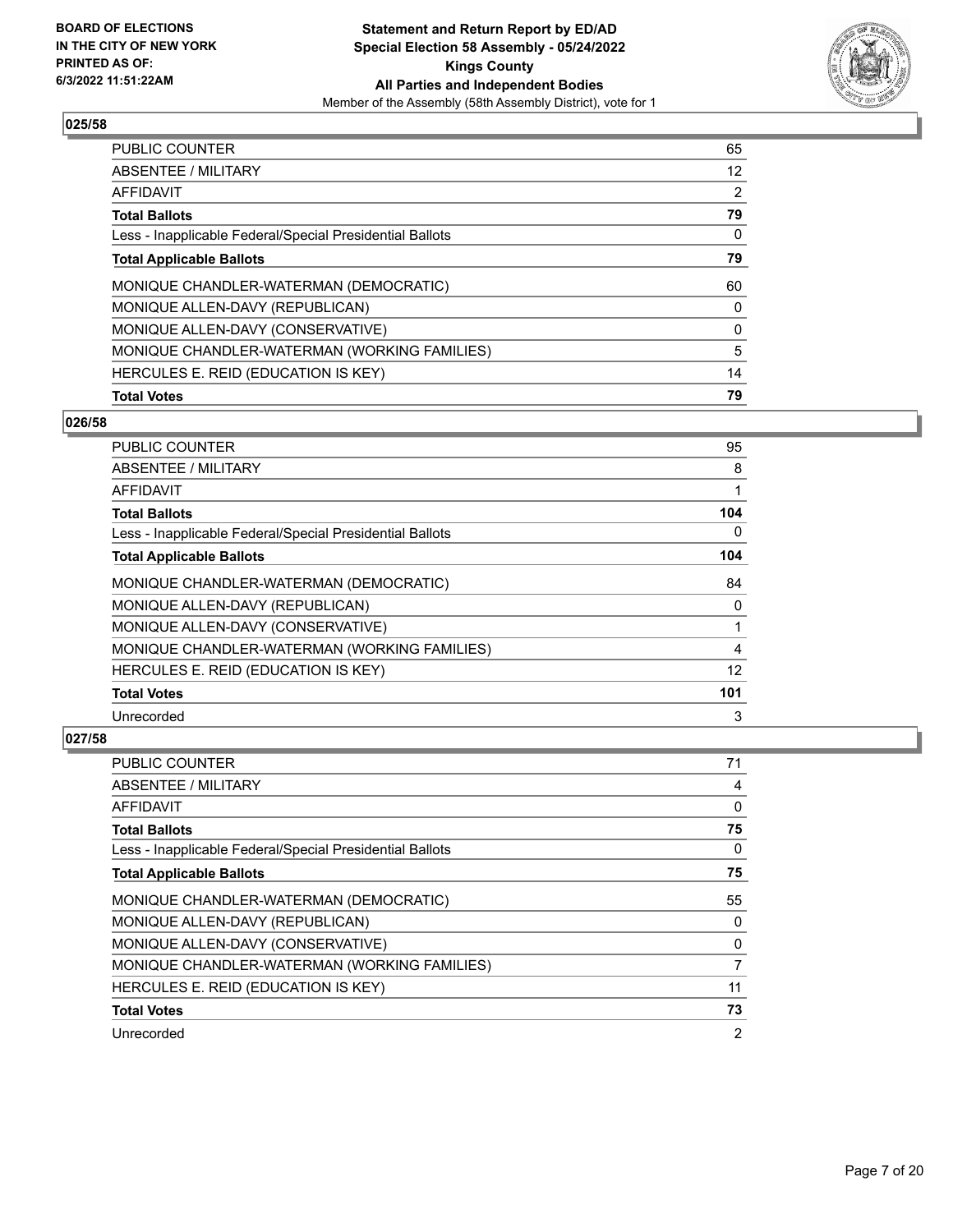

| <b>PUBLIC COUNTER</b>                                    | 78 |
|----------------------------------------------------------|----|
| ABSENTEE / MILITARY                                      | 10 |
| AFFIDAVIT                                                | 0  |
| <b>Total Ballots</b>                                     | 88 |
| Less - Inapplicable Federal/Special Presidential Ballots | 0  |
| <b>Total Applicable Ballots</b>                          | 88 |
| MONIQUE CHANDLER-WATERMAN (DEMOCRATIC)                   | 64 |
| MONIQUE ALLEN-DAVY (REPUBLICAN)                          |    |
| MONIQUE ALLEN-DAVY (CONSERVATIVE)                        | 0  |
| MONIQUE CHANDLER-WATERMAN (WORKING FAMILIES)             | 6  |
| HERCULES E. REID (EDUCATION IS KEY)                      | 12 |
| <b>Total Votes</b>                                       | 83 |
| Unrecorded                                               | 5  |

#### **029/58 COMBINED into: 028/58**

#### **030/58**

| <b>PUBLIC COUNTER</b>                                    | 52 |
|----------------------------------------------------------|----|
| ABSENTEE / MILITARY                                      | 4  |
| AFFIDAVIT                                                | 0  |
| <b>Total Ballots</b>                                     | 56 |
| Less - Inapplicable Federal/Special Presidential Ballots | 0  |
| <b>Total Applicable Ballots</b>                          | 56 |
| MONIQUE CHANDLER-WATERMAN (DEMOCRATIC)                   | 47 |
| MONIQUE ALLEN-DAVY (REPUBLICAN)                          | 0  |
| MONIQUE ALLEN-DAVY (CONSERVATIVE)                        | 0  |
| MONIQUE CHANDLER-WATERMAN (WORKING FAMILIES)             | 2  |
| HERCULES E. REID (EDUCATION IS KEY)                      |    |
| <b>Total Votes</b>                                       | 56 |

## **031/58 COMBINED into: 032/58**

| 033/58 COMBINED into: 035/58                             |          |
|----------------------------------------------------------|----------|
| <b>Total Votes</b>                                       | 91       |
| HERCULES E. REID (EDUCATION IS KEY)                      | 20       |
| MONIQUE CHANDLER-WATERMAN (WORKING FAMILIES)             | 5        |
| MONIQUE ALLEN-DAVY (CONSERVATIVE)                        | 0        |
| MONIQUE ALLEN-DAVY (REPUBLICAN)                          | 2        |
| MONIQUE CHANDLER-WATERMAN (DEMOCRATIC)                   | 64       |
| <b>Total Applicable Ballots</b>                          | 91       |
| Less - Inapplicable Federal/Special Presidential Ballots | $\Omega$ |
| <b>Total Ballots</b>                                     | 91       |
| AFFIDAVIT                                                | 0        |
| ABSENTEE / MILITARY                                      | 3        |
| PUBLIC COUNTER                                           | 88       |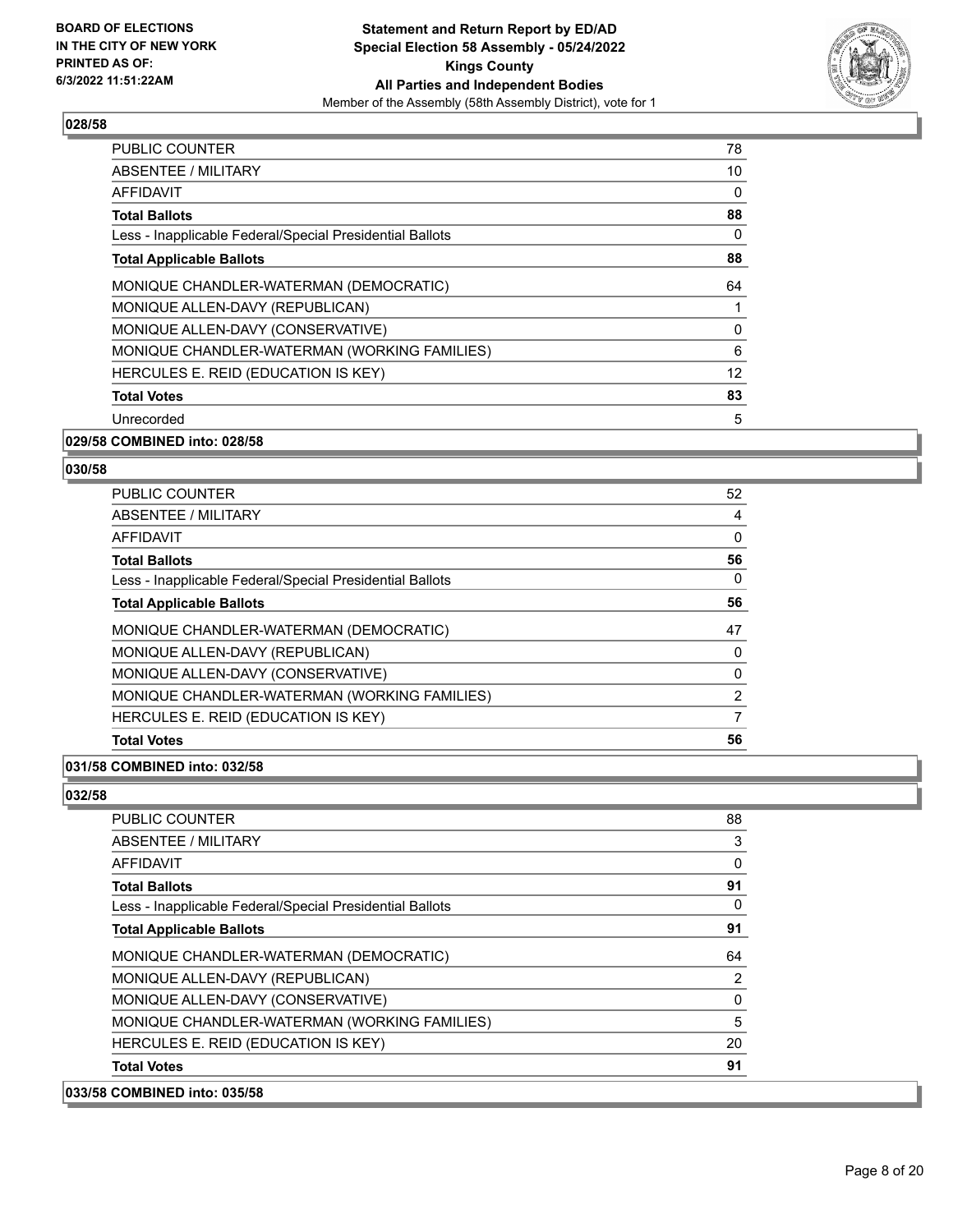

| <b>PUBLIC COUNTER</b>                                    | 41 |
|----------------------------------------------------------|----|
| ABSENTEE / MILITARY                                      | 5  |
| <b>AFFIDAVIT</b>                                         | 0  |
| <b>Total Ballots</b>                                     | 46 |
| Less - Inapplicable Federal/Special Presidential Ballots | 0  |
| <b>Total Applicable Ballots</b>                          | 46 |
| MONIQUE CHANDLER-WATERMAN (DEMOCRATIC)                   | 41 |
| MONIQUE ALLEN-DAVY (REPUBLICAN)                          | 0  |
| MONIQUE ALLEN-DAVY (CONSERVATIVE)                        | 0  |
| MONIQUE CHANDLER-WATERMAN (WORKING FAMILIES)             | 2  |
| HERCULES E. REID (EDUCATION IS KEY)                      | 3  |
| <b>Total Votes</b>                                       | 46 |

# **035/58**

| <b>PUBLIC COUNTER</b>                                    | 95 |
|----------------------------------------------------------|----|
| ABSENTEE / MILITARY                                      | 4  |
| AFFIDAVIT                                                | 0  |
| <b>Total Ballots</b>                                     | 99 |
| Less - Inapplicable Federal/Special Presidential Ballots | 0  |
| <b>Total Applicable Ballots</b>                          | 99 |
| MONIQUE CHANDLER-WATERMAN (DEMOCRATIC)                   | 69 |
| MONIQUE ALLEN-DAVY (REPUBLICAN)                          |    |
| MONIQUE ALLEN-DAVY (CONSERVATIVE)                        |    |
| MONIQUE CHANDLER-WATERMAN (WORKING FAMILIES)             | 7  |
| HERCULES E. REID (EDUCATION IS KEY)                      | 21 |
| <b>Total Votes</b>                                       | 99 |
|                                                          |    |

# **036/58 COMBINED into: 043/58**

| PUBLIC COUNTER                                           | 36       |
|----------------------------------------------------------|----------|
| <b>ABSENTEE / MILITARY</b>                               | 3        |
| <b>AFFIDAVIT</b>                                         | 0        |
| <b>Total Ballots</b>                                     | 39       |
| Less - Inapplicable Federal/Special Presidential Ballots | 0        |
| <b>Total Applicable Ballots</b>                          | 39       |
| MONIQUE CHANDLER-WATERMAN (DEMOCRATIC)                   | 34       |
| MONIQUE ALLEN-DAVY (REPUBLICAN)                          | 0        |
| MONIQUE ALLEN-DAVY (CONSERVATIVE)                        | $\Omega$ |
| MONIQUE CHANDLER-WATERMAN (WORKING FAMILIES)             | 0        |
| HERCULES E. REID (EDUCATION IS KEY)                      | 5        |
| <b>Total Votes</b>                                       | 39       |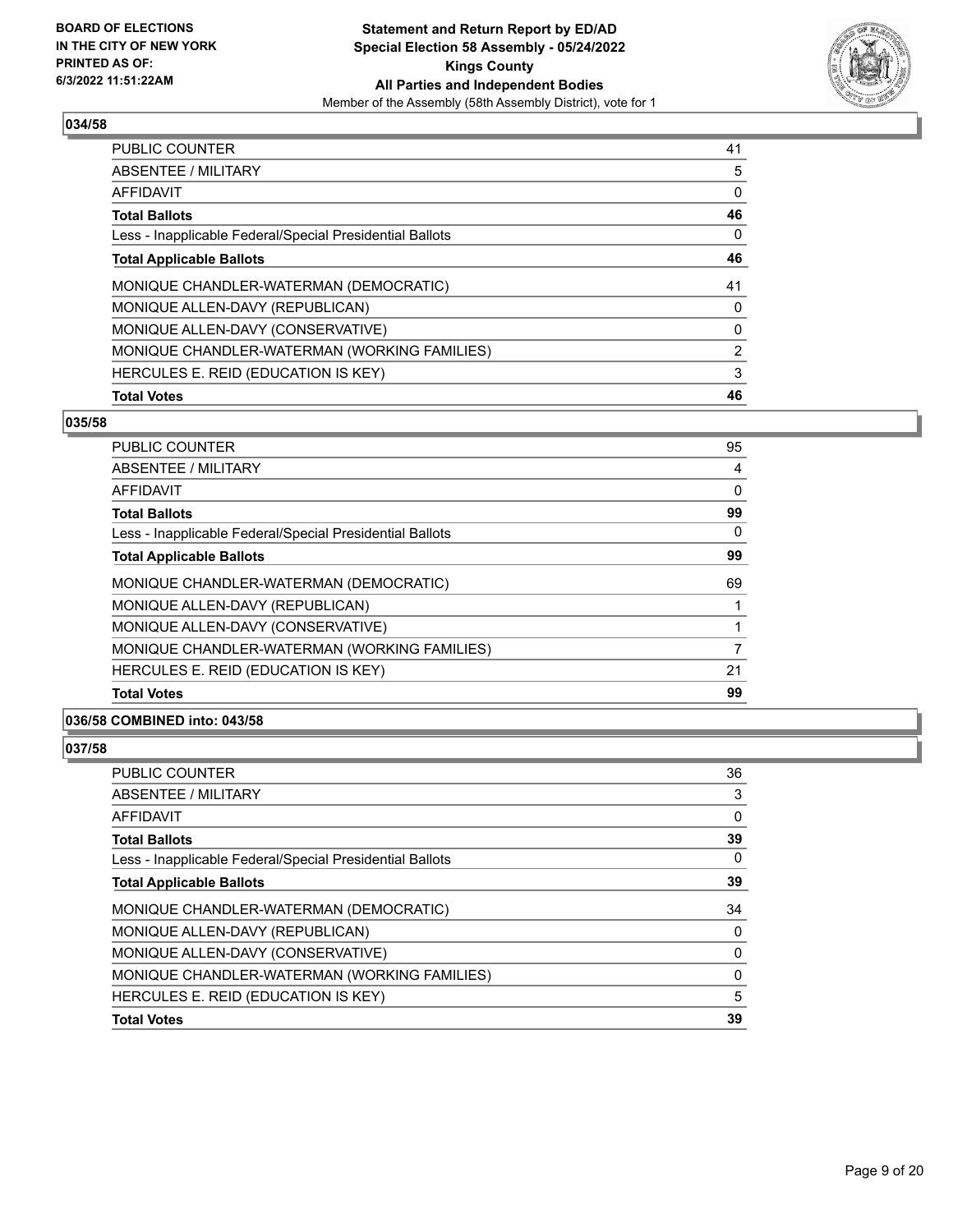

| PUBLIC COUNTER                                           | 31       |
|----------------------------------------------------------|----------|
| <b>ABSENTEE / MILITARY</b>                               | 6        |
| <b>AFFIDAVIT</b>                                         | 0        |
| <b>Total Ballots</b>                                     | 37       |
| Less - Inapplicable Federal/Special Presidential Ballots | 0        |
| <b>Total Applicable Ballots</b>                          | 37       |
| MONIQUE CHANDLER-WATERMAN (DEMOCRATIC)                   | 25       |
| MONIQUE ALLEN-DAVY (REPUBLICAN)                          | 0        |
| MONIQUE ALLEN-DAVY (CONSERVATIVE)                        | 0        |
| MONIQUE CHANDLER-WATERMAN (WORKING FAMILIES)             | $\Omega$ |
| HERCULES E. REID (EDUCATION IS KEY)                      | 12       |
| <b>Total Votes</b>                                       | 37       |

#### **039/58**

| <b>PUBLIC COUNTER</b>                                    | 65 |
|----------------------------------------------------------|----|
| <b>ABSENTEE / MILITARY</b>                               | 2  |
| AFFIDAVIT                                                |    |
| <b>Total Ballots</b>                                     | 68 |
| Less - Inapplicable Federal/Special Presidential Ballots | 0  |
| <b>Total Applicable Ballots</b>                          | 68 |
| MONIQUE CHANDLER-WATERMAN (DEMOCRATIC)                   | 47 |
| MONIQUE ALLEN-DAVY (REPUBLICAN)                          | 2  |
| MONIQUE ALLEN-DAVY (CONSERVATIVE)                        | 0  |
| MONIQUE CHANDLER-WATERMAN (WORKING FAMILIES)             | 4  |
| HERCULES E. REID (EDUCATION IS KEY)                      | 15 |
| <b>Total Votes</b>                                       | 68 |

# **040/58 COMBINED into: 048/58**

| 042/58 COMBINED into: 041/58                             |          |
|----------------------------------------------------------|----------|
| <b>Total Votes</b>                                       | 54       |
| HERCULES E. REID (EDUCATION IS KEY)                      | 3        |
| MONIQUE CHANDLER-WATERMAN (WORKING FAMILIES)             | 5        |
| MONIQUE ALLEN-DAVY (CONSERVATIVE)                        | 0        |
| MONIQUE ALLEN-DAVY (REPUBLICAN)                          | 0        |
| MONIQUE CHANDLER-WATERMAN (DEMOCRATIC)                   | 46       |
| <b>Total Applicable Ballots</b>                          | 54       |
| Less - Inapplicable Federal/Special Presidential Ballots | $\Omega$ |
| <b>Total Ballots</b>                                     | 54       |
| AFFIDAVIT                                                | $\Omega$ |
| ABSENTEE / MILITARY                                      | 2        |
| <b>PUBLIC COUNTER</b>                                    | 52       |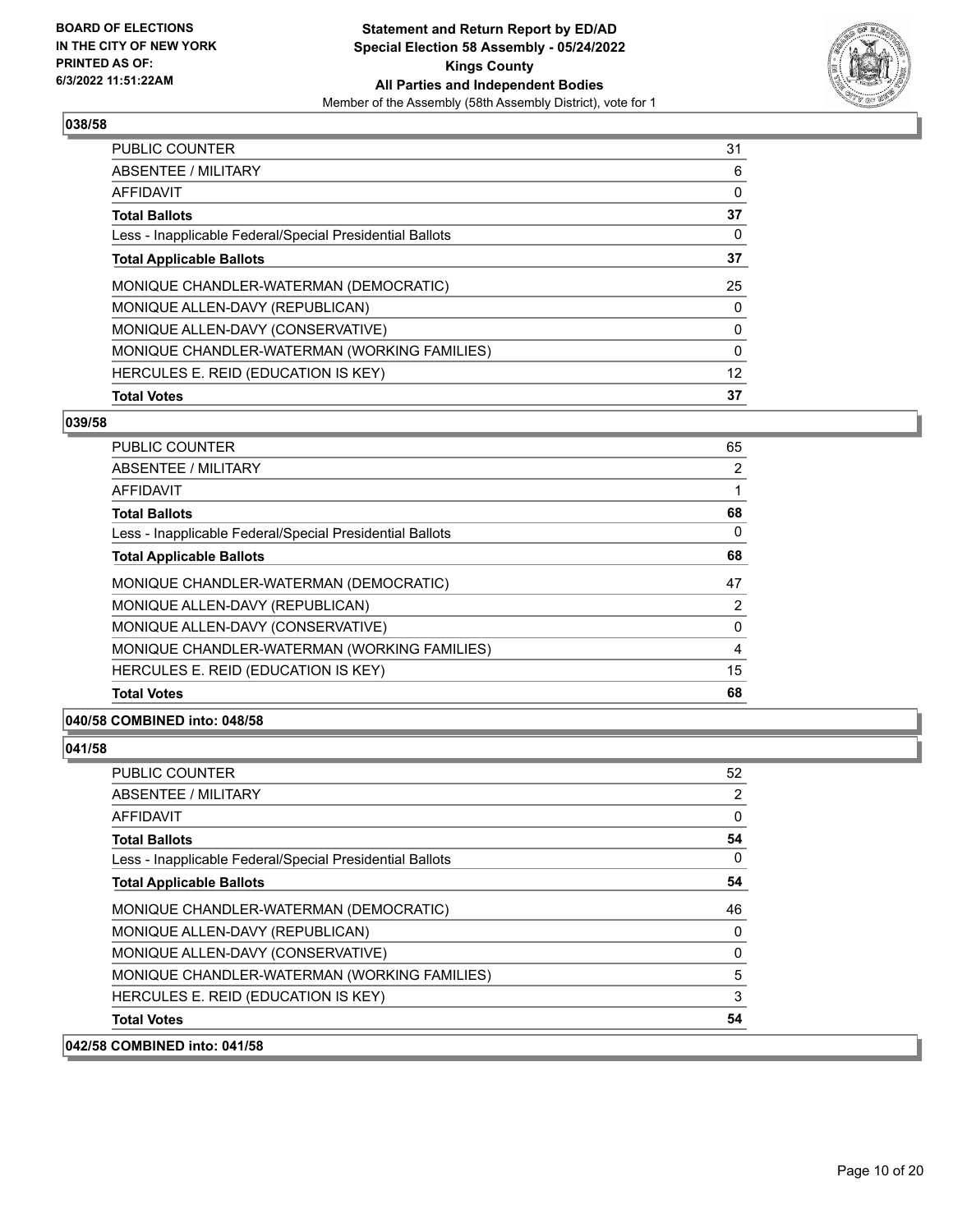

| <b>PUBLIC COUNTER</b>                                    | 49 |
|----------------------------------------------------------|----|
| ABSENTEE / MILITARY                                      | 4  |
| AFFIDAVIT                                                |    |
| <b>Total Ballots</b>                                     | 54 |
| Less - Inapplicable Federal/Special Presidential Ballots | 0  |
| <b>Total Applicable Ballots</b>                          | 54 |
| MONIQUE CHANDLER-WATERMAN (DEMOCRATIC)                   | 47 |
| MONIQUE ALLEN-DAVY (REPUBLICAN)                          | 0  |
| MONIQUE ALLEN-DAVY (CONSERVATIVE)                        | 0  |
| MONIQUE CHANDLER-WATERMAN (WORKING FAMILIES)             | 2  |
| HERCULES E. REID (EDUCATION IS KEY)                      | 5  |
| <b>Total Votes</b>                                       | 54 |

## **044/58 COMBINED into: 051/58**

#### **045/58**

| <b>PUBLIC COUNTER</b>                                    | 46 |
|----------------------------------------------------------|----|
| ABSENTEE / MILITARY                                      | 5  |
| <b>AFFIDAVIT</b>                                         |    |
| <b>Total Ballots</b>                                     | 52 |
| Less - Inapplicable Federal/Special Presidential Ballots | 0  |
| <b>Total Applicable Ballots</b>                          | 52 |
| MONIQUE CHANDLER-WATERMAN (DEMOCRATIC)                   | 42 |
| MONIQUE ALLEN-DAVY (REPUBLICAN)                          | 0  |
| MONIQUE ALLEN-DAVY (CONSERVATIVE)                        | 0  |
| MONIQUE CHANDLER-WATERMAN (WORKING FAMILIES)             |    |
| HERCULES E. REID (EDUCATION IS KEY)                      | 8  |
| <b>Total Votes</b>                                       | 51 |
| Unrecorded                                               |    |

| 047/58 COMBINED into: 046/58                             |              |
|----------------------------------------------------------|--------------|
| <b>Total Votes</b>                                       | 65           |
| HERCULES E. REID (EDUCATION IS KEY)                      | 11           |
| MONIQUE CHANDLER-WATERMAN (WORKING FAMILIES)             | 2            |
| MONIQUE ALLEN-DAVY (CONSERVATIVE)                        |              |
| MONIQUE ALLEN-DAVY (REPUBLICAN)                          | 0            |
| MONIQUE CHANDLER-WATERMAN (DEMOCRATIC)                   | 51           |
| <b>Total Applicable Ballots</b>                          | 65           |
| Less - Inapplicable Federal/Special Presidential Ballots | $\mathbf{0}$ |
| <b>Total Ballots</b>                                     | 65           |
| <b>AFFIDAVIT</b>                                         | 2            |
| ABSENTEE / MILITARY                                      | 5            |
| PUBLIC COUNTER                                           | 58           |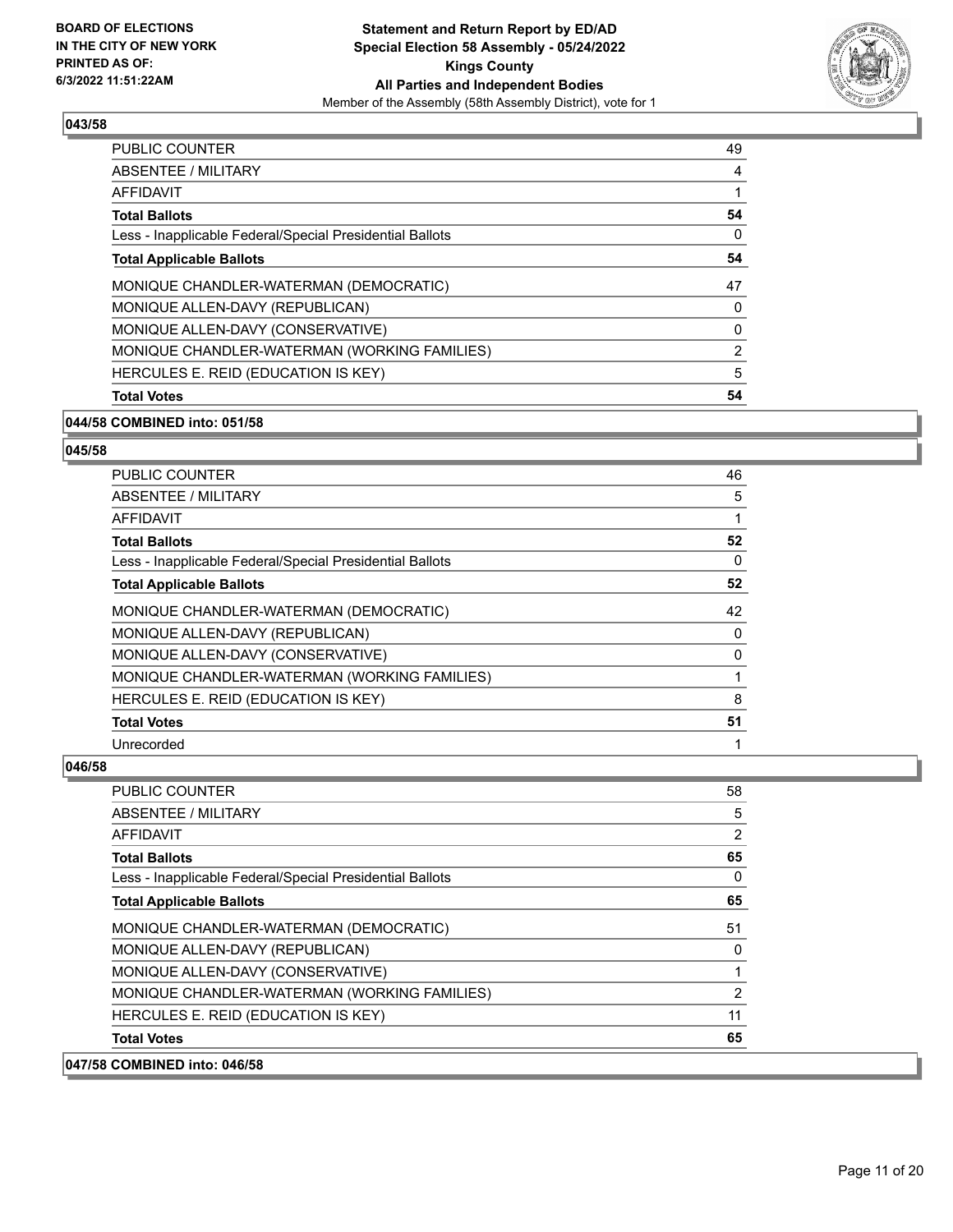

| <b>PUBLIC COUNTER</b>                                    | 32 |
|----------------------------------------------------------|----|
| ABSENTEE / MILITARY                                      | 3  |
| AFFIDAVIT                                                | 0  |
| <b>Total Ballots</b>                                     | 35 |
| Less - Inapplicable Federal/Special Presidential Ballots | 0  |
| <b>Total Applicable Ballots</b>                          | 35 |
| MONIQUE CHANDLER-WATERMAN (DEMOCRATIC)                   | 29 |
| MONIQUE ALLEN-DAVY (REPUBLICAN)                          | 0  |
| MONIQUE ALLEN-DAVY (CONSERVATIVE)                        | 0  |
| MONIQUE CHANDLER-WATERMAN (WORKING FAMILIES)             |    |
| HERCULES E. REID (EDUCATION IS KEY)                      | 5  |
| <b>Total Votes</b>                                       | 35 |

**049/58 COMBINED into: 039/58**

**050/58 COMBINED into: 038/58**

#### **051/58**

| <b>PUBLIC COUNTER</b>                                    | 30 |
|----------------------------------------------------------|----|
| ABSENTEE / MILITARY                                      | 2  |
| AFFIDAVIT                                                | 0  |
| <b>Total Ballots</b>                                     | 32 |
| Less - Inapplicable Federal/Special Presidential Ballots | 0  |
| <b>Total Applicable Ballots</b>                          | 32 |
| MONIQUE CHANDLER-WATERMAN (DEMOCRATIC)                   | 23 |
| MONIQUE ALLEN-DAVY (REPUBLICAN)                          | 0  |
| MONIQUE ALLEN-DAVY (CONSERVATIVE)                        | O  |
| MONIQUE CHANDLER-WATERMAN (WORKING FAMILIES)             |    |
| HERCULES E. REID (EDUCATION IS KEY)                      | 8  |
| <b>Total Votes</b>                                       | 32 |

| 053/58 COMBINED into: 062/58                             |          |
|----------------------------------------------------------|----------|
| <b>Total Votes</b>                                       | 14       |
| HERCULES E. REID (EDUCATION IS KEY)                      | 2        |
| MONIQUE CHANDLER-WATERMAN (WORKING FAMILIES)             | $\Omega$ |
| MONIQUE ALLEN-DAVY (CONSERVATIVE)                        | 0        |
| MONIQUE ALLEN-DAVY (REPUBLICAN)                          | 0        |
| MONIQUE CHANDLER-WATERMAN (DEMOCRATIC)                   | 12       |
| <b>Total Applicable Ballots</b>                          | 14       |
| Less - Inapplicable Federal/Special Presidential Ballots | $\Omega$ |
| <b>Total Ballots</b>                                     | 14       |
| AFFIDAVIT                                                | 0        |
| ABSENTEE / MILITARY                                      |          |
| <b>PUBLIC COUNTER</b>                                    | 13       |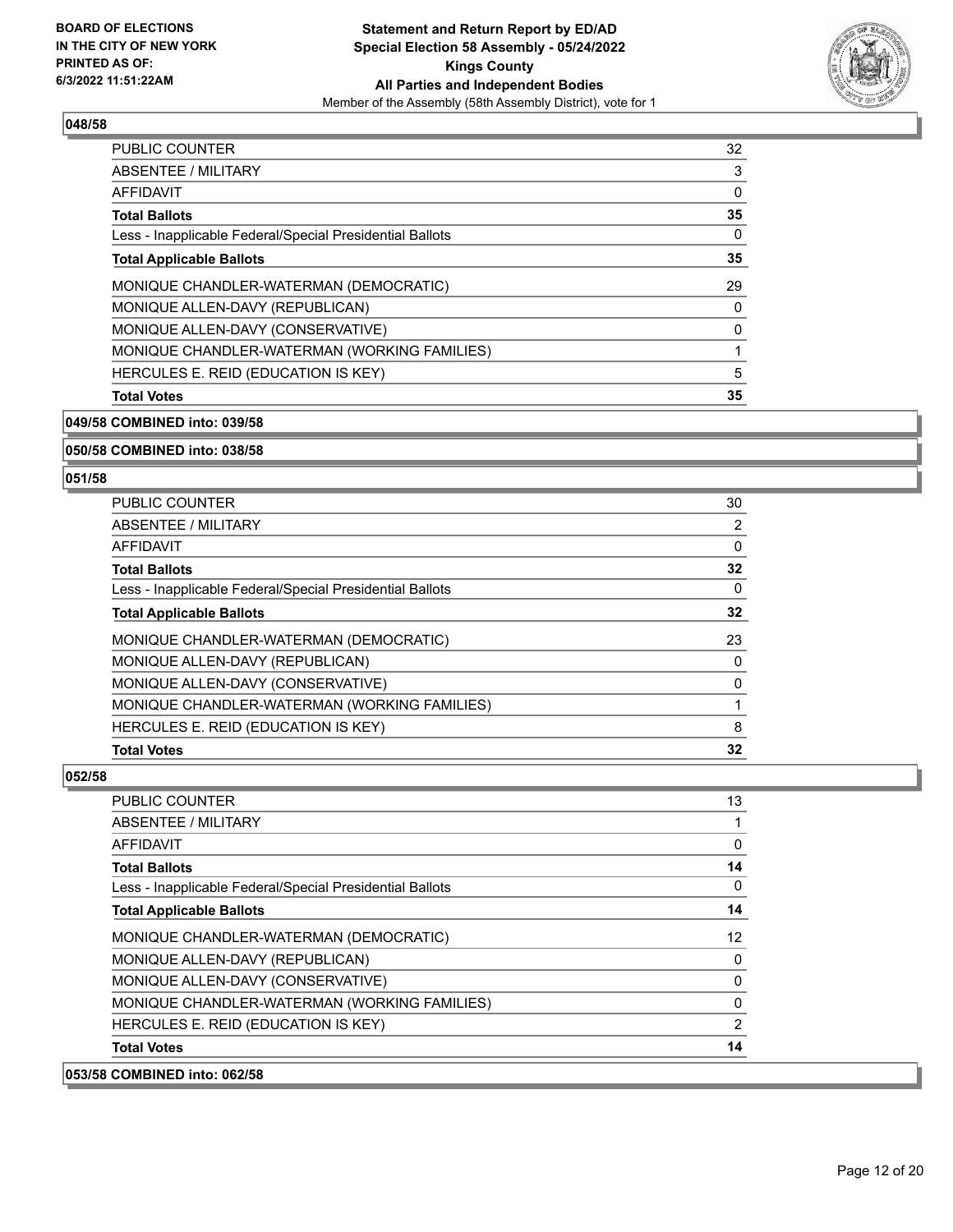

| <b>PUBLIC COUNTER</b>                                    | 35 |
|----------------------------------------------------------|----|
| ABSENTEE / MILITARY                                      | 4  |
| <b>AFFIDAVIT</b>                                         |    |
| <b>Total Ballots</b>                                     | 40 |
| Less - Inapplicable Federal/Special Presidential Ballots | 0  |
| <b>Total Applicable Ballots</b>                          | 40 |
| MONIQUE CHANDLER-WATERMAN (DEMOCRATIC)                   | 28 |
| MONIQUE ALLEN-DAVY (REPUBLICAN)                          | 2  |
| MONIQUE ALLEN-DAVY (CONSERVATIVE)                        | 0  |
| MONIQUE CHANDLER-WATERMAN (WORKING FAMILIES)             | 2  |
| HERCULES E. REID (EDUCATION IS KEY)                      | 8  |
| <b>Total Votes</b>                                       | 40 |

#### **055/58**

| <b>PUBLIC COUNTER</b>                                    | 31 |
|----------------------------------------------------------|----|
| ABSENTEE / MILITARY                                      |    |
| <b>AFFIDAVIT</b>                                         |    |
| <b>Total Ballots</b>                                     | 33 |
| Less - Inapplicable Federal/Special Presidential Ballots | 0  |
| <b>Total Applicable Ballots</b>                          | 33 |
| MONIQUE CHANDLER-WATERMAN (DEMOCRATIC)                   | 23 |
| MONIQUE ALLEN-DAVY (REPUBLICAN)                          | 0  |
| MONIQUE ALLEN-DAVY (CONSERVATIVE)                        | 0  |
| MONIQUE CHANDLER-WATERMAN (WORKING FAMILIES)             |    |
| HERCULES E. REID (EDUCATION IS KEY)                      | 8  |
| UNATTRIBUTABLE WRITE-IN (WRITE-IN)                       | 1  |
| <b>Total Votes</b>                                       | 33 |
|                                                          |    |

## **056/58 COMBINED into: 008/58**

| <b>PUBLIC COUNTER</b>                                    | 16 |
|----------------------------------------------------------|----|
| <b>ABSENTEE / MILITARY</b>                               | 2  |
| <b>AFFIDAVIT</b>                                         | 0  |
| <b>Total Ballots</b>                                     | 18 |
| Less - Inapplicable Federal/Special Presidential Ballots | 0  |
| <b>Total Applicable Ballots</b>                          | 18 |
| MONIQUE CHANDLER-WATERMAN (DEMOCRATIC)                   | 9  |
| MONIQUE ALLEN-DAVY (REPUBLICAN)                          | 0  |
| MONIQUE ALLEN-DAVY (CONSERVATIVE)                        | 0  |
| MONIQUE CHANDLER-WATERMAN (WORKING FAMILIES)             |    |
| HERCULES E. REID (EDUCATION IS KEY)                      | 8  |
| <b>Total Votes</b>                                       | 18 |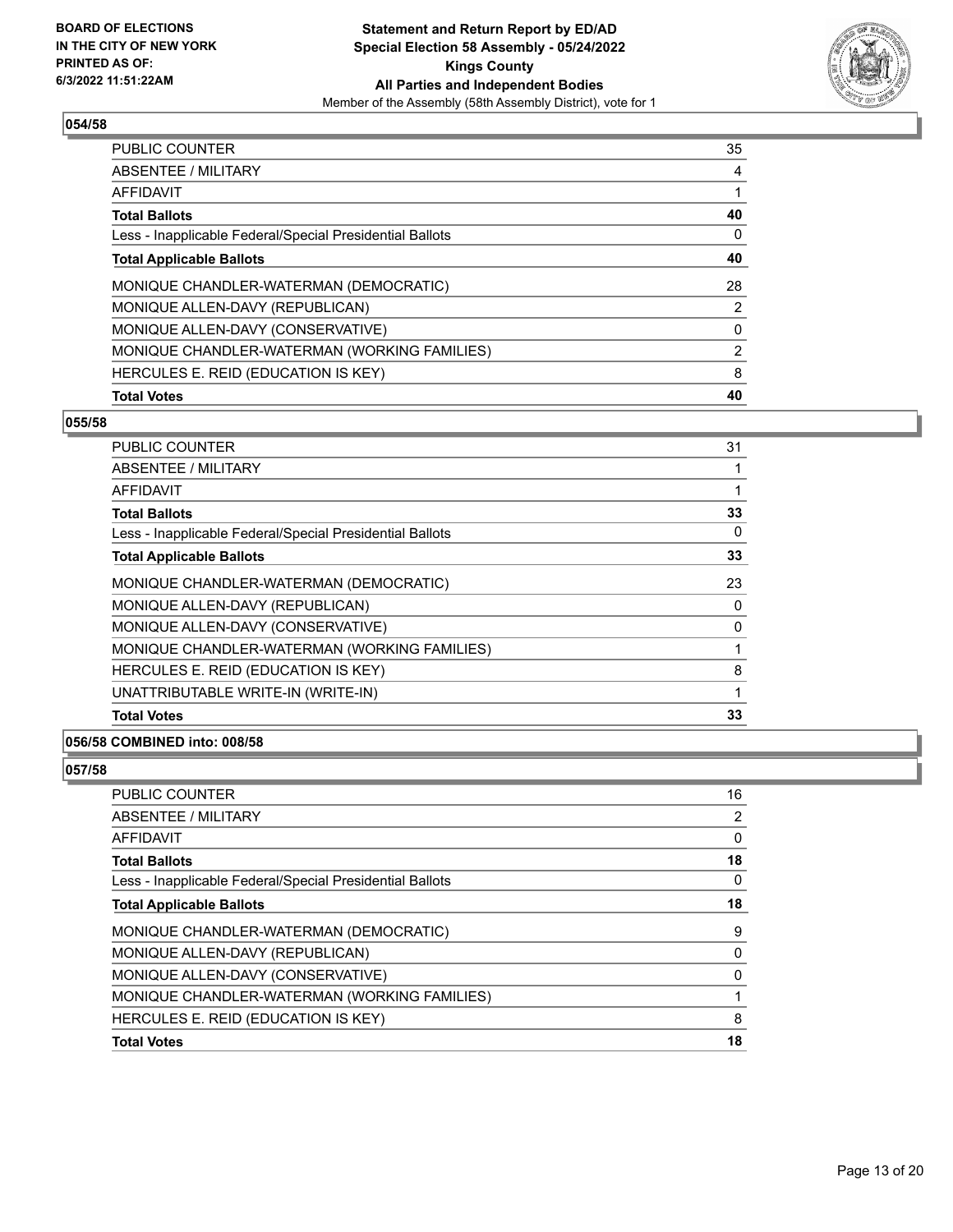

| <b>PUBLIC COUNTER</b>                                    | 12 |
|----------------------------------------------------------|----|
| <b>ABSENTEE / MILITARY</b>                               |    |
| <b>AFFIDAVIT</b>                                         | 0  |
| <b>Total Ballots</b>                                     | 13 |
| Less - Inapplicable Federal/Special Presidential Ballots | 0  |
| <b>Total Applicable Ballots</b>                          | 13 |
| MONIQUE CHANDLER-WATERMAN (DEMOCRATIC)                   | 10 |
| MONIQUE ALLEN-DAVY (REPUBLICAN)                          | 0  |
| MONIQUE ALLEN-DAVY (CONSERVATIVE)                        | 0  |
| MONIQUE CHANDLER-WATERMAN (WORKING FAMILIES)             | 0  |
| HERCULES E. REID (EDUCATION IS KEY)                      | 3  |
| <b>Total Votes</b>                                       | 13 |

# **059/58**

| PUBLIC COUNTER                                           | 25 |
|----------------------------------------------------------|----|
| ABSENTEE / MILITARY                                      | 9  |
| AFFIDAVIT                                                | 0  |
| <b>Total Ballots</b>                                     | 34 |
| Less - Inapplicable Federal/Special Presidential Ballots | 0  |
| <b>Total Applicable Ballots</b>                          | 34 |
| MONIQUE CHANDLER-WATERMAN (DEMOCRATIC)                   | 19 |
| MONIQUE ALLEN-DAVY (REPUBLICAN)                          | 4  |
| MONIQUE ALLEN-DAVY (CONSERVATIVE)                        |    |
| MONIQUE CHANDLER-WATERMAN (WORKING FAMILIES)             | 0  |
| HERCULES E. REID (EDUCATION IS KEY)                      | 10 |
| <b>Total Votes</b>                                       | 34 |
|                                                          |    |

# **060/58 COMBINED into: 078/58**

| <b>PUBLIC COUNTER</b>                                    | 41 |
|----------------------------------------------------------|----|
| <b>ABSENTEE / MILITARY</b>                               | 4  |
| AFFIDAVIT                                                | 0  |
| <b>Total Ballots</b>                                     | 45 |
| Less - Inapplicable Federal/Special Presidential Ballots | 0  |
| <b>Total Applicable Ballots</b>                          | 45 |
| MONIQUE CHANDLER-WATERMAN (DEMOCRATIC)                   | 36 |
| MONIQUE ALLEN-DAVY (REPUBLICAN)                          | 0  |
| MONIQUE ALLEN-DAVY (CONSERVATIVE)                        | 0  |
| MONIQUE CHANDLER-WATERMAN (WORKING FAMILIES)             | 2  |
| HERCULES E. REID (EDUCATION IS KEY)                      | 7  |
| <b>Total Votes</b>                                       | 45 |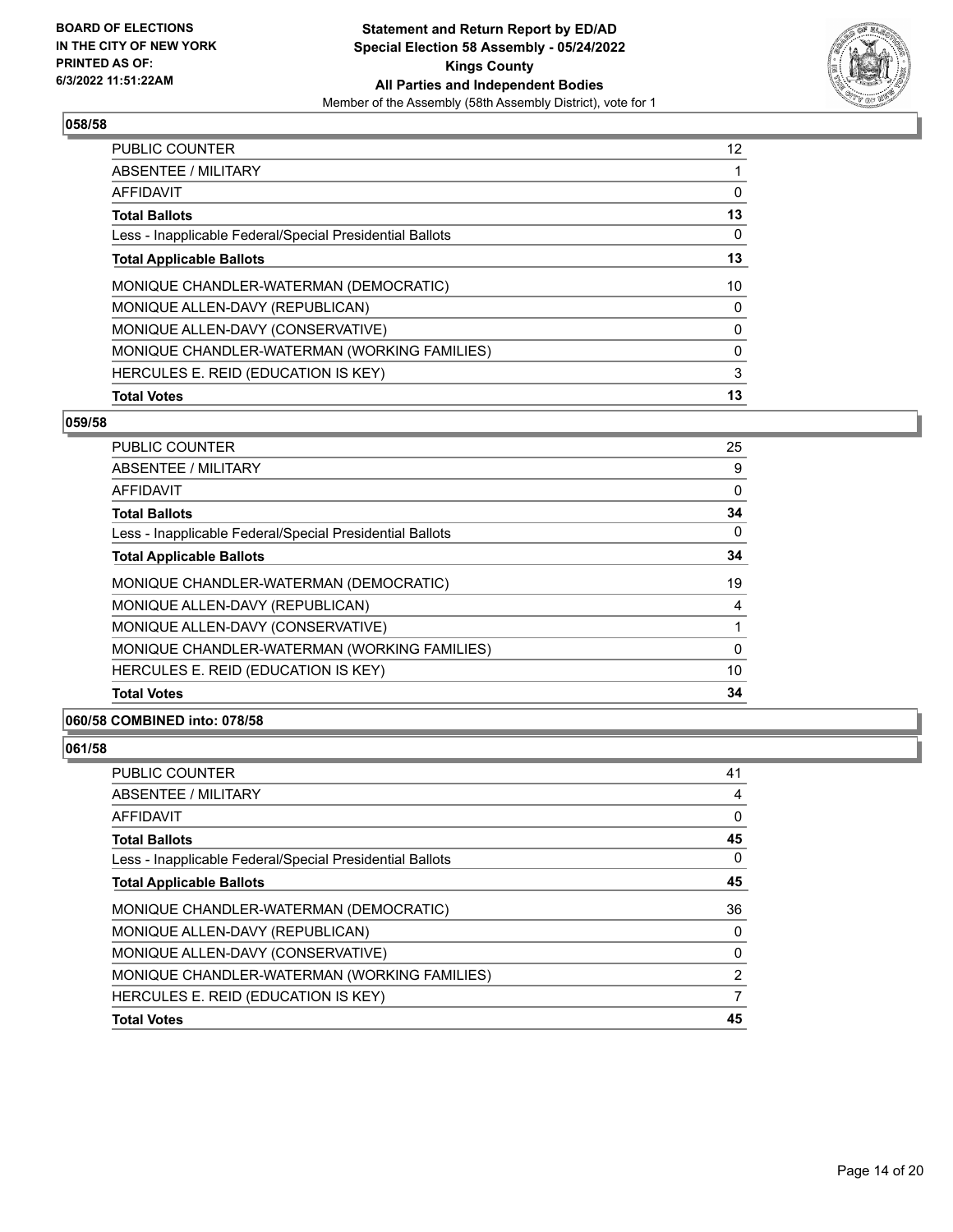

| PUBLIC COUNTER                                           | 42 |
|----------------------------------------------------------|----|
| ABSENTEE / MILITARY                                      | 2  |
| AFFIDAVIT                                                | 0  |
| <b>Total Ballots</b>                                     | 44 |
| Less - Inapplicable Federal/Special Presidential Ballots | 0  |
| <b>Total Applicable Ballots</b>                          | 44 |
| MONIQUE CHANDLER-WATERMAN (DEMOCRATIC)                   | 33 |
| MONIQUE ALLEN-DAVY (REPUBLICAN)                          | 0  |
| MONIQUE ALLEN-DAVY (CONSERVATIVE)                        | 0  |
| MONIQUE CHANDLER-WATERMAN (WORKING FAMILIES)             | 3  |
| HERCULES E. REID (EDUCATION IS KEY)                      | 5  |
| <b>Total Votes</b>                                       | 41 |
| Unrecorded                                               | 3  |

**063/58 COMBINED into: 055/58**

#### **064/58 COMBINED into: 072/58**

#### **065/58**

| <b>PUBLIC COUNTER</b>                                    | 9        |
|----------------------------------------------------------|----------|
| <b>ABSENTEE / MILITARY</b>                               |          |
| <b>AFFIDAVIT</b>                                         | 0        |
| <b>Total Ballots</b>                                     | 10       |
| Less - Inapplicable Federal/Special Presidential Ballots | 0        |
| <b>Total Applicable Ballots</b>                          | 10       |
| MONIQUE CHANDLER-WATERMAN (DEMOCRATIC)                   | 8        |
| MONIQUE ALLEN-DAVY (REPUBLICAN)                          | 0        |
| MONIQUE ALLEN-DAVY (CONSERVATIVE)                        | $\Omega$ |
| MONIQUE CHANDLER-WATERMAN (WORKING FAMILIES)             |          |
| HERCULES E. REID (EDUCATION IS KEY)                      |          |
| <b>Total Votes</b>                                       | 10       |

| <b>PUBLIC COUNTER</b>                                    | 6        |
|----------------------------------------------------------|----------|
| <b>ABSENTEE / MILITARY</b>                               | 9        |
| <b>AFFIDAVIT</b>                                         | 0        |
| <b>Total Ballots</b>                                     | 15       |
| Less - Inapplicable Federal/Special Presidential Ballots | 0        |
| <b>Total Applicable Ballots</b>                          | 15       |
| MONIQUE CHANDLER-WATERMAN (DEMOCRATIC)                   | 12       |
| MONIQUE ALLEN-DAVY (REPUBLICAN)                          |          |
| MONIQUE ALLEN-DAVY (CONSERVATIVE)                        | $\Omega$ |
| MONIQUE CHANDLER-WATERMAN (WORKING FAMILIES)             | $\Omega$ |
| HERCULES E. REID (EDUCATION IS KEY)                      | 2        |
| <b>Total Votes</b>                                       | 15       |
|                                                          |          |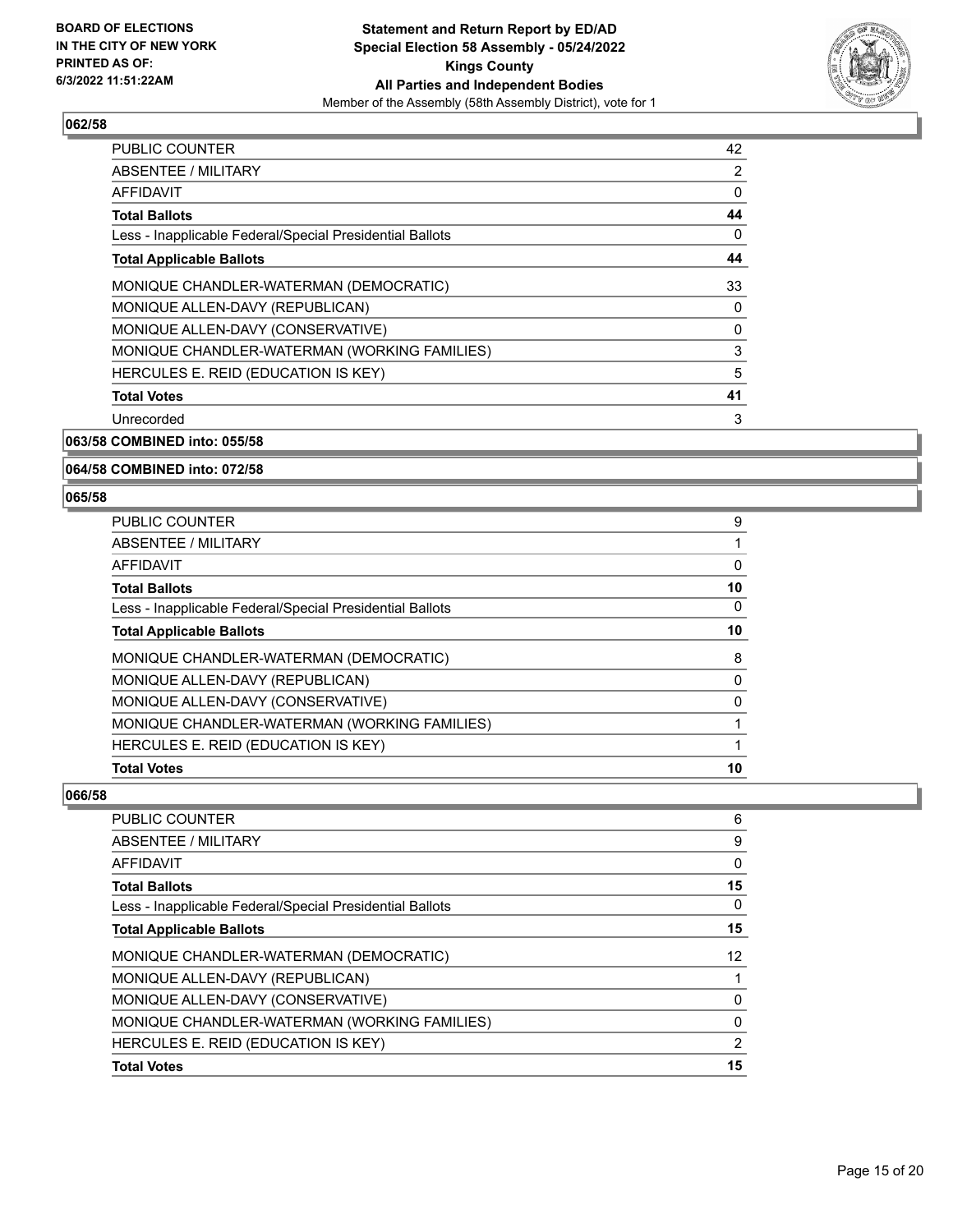

| <b>PUBLIC COUNTER</b>                                    | 99             |
|----------------------------------------------------------|----------------|
| <b>ABSENTEE / MILITARY</b>                               | $\overline{2}$ |
| AFFIDAVIT                                                | $\overline{2}$ |
| <b>Total Ballots</b>                                     | 103            |
| Less - Inapplicable Federal/Special Presidential Ballots | 0              |
| <b>Total Applicable Ballots</b>                          | 103            |
| MONIQUE CHANDLER-WATERMAN (DEMOCRATIC)                   | 87             |
| MONIQUE ALLEN-DAVY (REPUBLICAN)                          | 3              |
| MONIQUE ALLEN-DAVY (CONSERVATIVE)                        | 2              |
| MONIQUE CHANDLER-WATERMAN (WORKING FAMILIES)             |                |
| HERCULES E. REID (EDUCATION IS KEY)                      | 10             |
| <b>Total Votes</b>                                       | 103            |

## **068/58**

| <b>PUBLIC COUNTER</b>                                    | 103            |
|----------------------------------------------------------|----------------|
| ABSENTEE / MILITARY                                      | $\overline{2}$ |
| AFFIDAVIT                                                | $\mathbf{0}$   |
| <b>Total Ballots</b>                                     | 105            |
| Less - Inapplicable Federal/Special Presidential Ballots | 0              |
| <b>Total Applicable Ballots</b>                          | 105            |
| MONIQUE CHANDLER-WATERMAN (DEMOCRATIC)                   | 73             |
| MONIQUE ALLEN-DAVY (REPUBLICAN)                          | 3              |
| MONIQUE ALLEN-DAVY (CONSERVATIVE)                        | $\overline{2}$ |
| MONIQUE CHANDLER-WATERMAN (WORKING FAMILIES)             | 5              |
| HERCULES E. REID (EDUCATION IS KEY)                      | 21             |
| <b>Total Votes</b>                                       | 104            |
| Unrecorded                                               |                |

#### **069/58 COMBINED into: 068/58**

| 071/58 COMBINED into: 070/58                             |          |
|----------------------------------------------------------|----------|
| <b>Total Votes</b>                                       | 37       |
| HERCULES E. REID (EDUCATION IS KEY)                      | 9        |
| MONIQUE CHANDLER-WATERMAN (WORKING FAMILIES)             | 0        |
| MONIQUE ALLEN-DAVY (CONSERVATIVE)                        | 0        |
| MONIQUE ALLEN-DAVY (REPUBLICAN)                          | 2        |
| MONIQUE CHANDLER-WATERMAN (DEMOCRATIC)                   | 26       |
| <b>Total Applicable Ballots</b>                          | 37       |
| Less - Inapplicable Federal/Special Presidential Ballots | $\Omega$ |
| <b>Total Ballots</b>                                     | 37       |
| AFFIDAVIT                                                | 0        |
| ABSENTEE / MILITARY                                      | 3        |
| <b>PUBLIC COUNTER</b>                                    | 34       |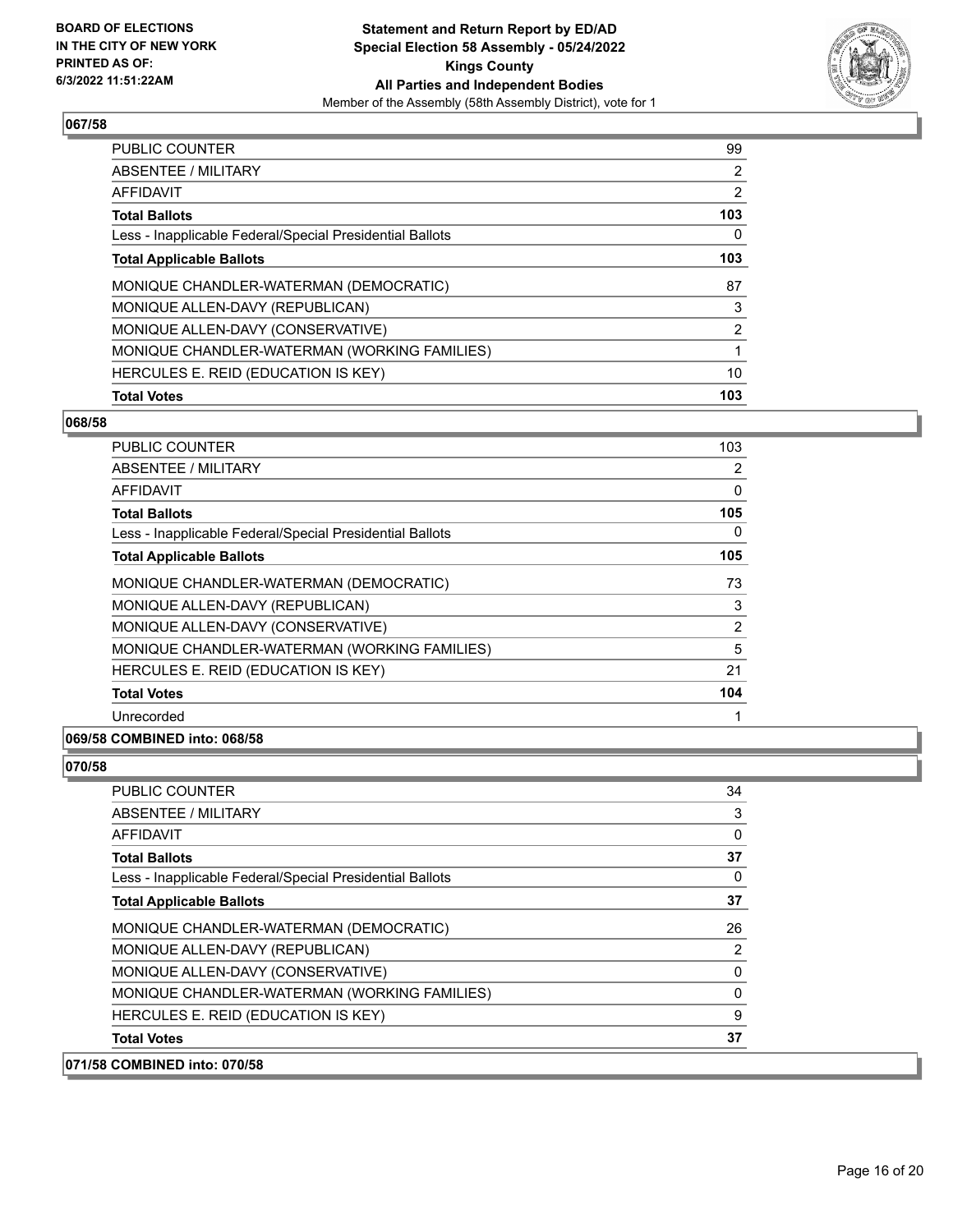

| <b>PUBLIC COUNTER</b>                                    | 19 |
|----------------------------------------------------------|----|
| <b>ABSENTEE / MILITARY</b>                               | 11 |
| <b>AFFIDAVIT</b>                                         | 0  |
| <b>Total Ballots</b>                                     | 30 |
| Less - Inapplicable Federal/Special Presidential Ballots | 0  |
| <b>Total Applicable Ballots</b>                          | 30 |
| MONIQUE CHANDLER-WATERMAN (DEMOCRATIC)                   | 19 |
| MONIQUE ALLEN-DAVY (REPUBLICAN)                          | 5  |
| MONIQUE ALLEN-DAVY (CONSERVATIVE)                        |    |
| MONIQUE CHANDLER-WATERMAN (WORKING FAMILIES)             |    |
| HERCULES E. REID (EDUCATION IS KEY)                      | 4  |
| <b>Total Votes</b>                                       | 30 |

#### **073/58**

| PUBLIC COUNTER                                           | 8 |
|----------------------------------------------------------|---|
| ABSENTEE / MILITARY                                      | 0 |
| AFFIDAVIT                                                | 0 |
| <b>Total Ballots</b>                                     | 8 |
| Less - Inapplicable Federal/Special Presidential Ballots | 0 |
| <b>Total Applicable Ballots</b>                          | 8 |
| MONIQUE CHANDLER-WATERMAN (DEMOCRATIC)                   | 4 |
| MONIQUE ALLEN-DAVY (REPUBLICAN)                          |   |
| MONIQUE ALLEN-DAVY (CONSERVATIVE)                        | 0 |
| MONIQUE CHANDLER-WATERMAN (WORKING FAMILIES)             |   |
| HERCULES E. REID (EDUCATION IS KEY)                      | 2 |
| <b>Total Votes</b>                                       | 8 |
|                                                          |   |

## **074/58**

| A                                                        |          |
|----------------------------------------------------------|----------|
| <b>Total Votes</b>                                       | 56       |
| HERCULES E. REID (EDUCATION IS KEY)                      | 5        |
| MONIQUE CHANDLER-WATERMAN (WORKING FAMILIES)             | 4        |
| MONIQUE ALLEN-DAVY (CONSERVATIVE)                        | 0        |
| MONIQUE ALLEN-DAVY (REPUBLICAN)                          | 3        |
| MONIQUE CHANDLER-WATERMAN (DEMOCRATIC)                   | 44       |
| <b>Total Applicable Ballots</b>                          | 56       |
| Less - Inapplicable Federal/Special Presidential Ballots | $\Omega$ |
| <b>Total Ballots</b>                                     | 56       |
| AFFIDAVIT                                                |          |
| ABSENTEE / MILITARY                                      | 7        |
| <b>PUBLIC COUNTER</b>                                    | 48       |

**075/58 COMBINED into: 074/58**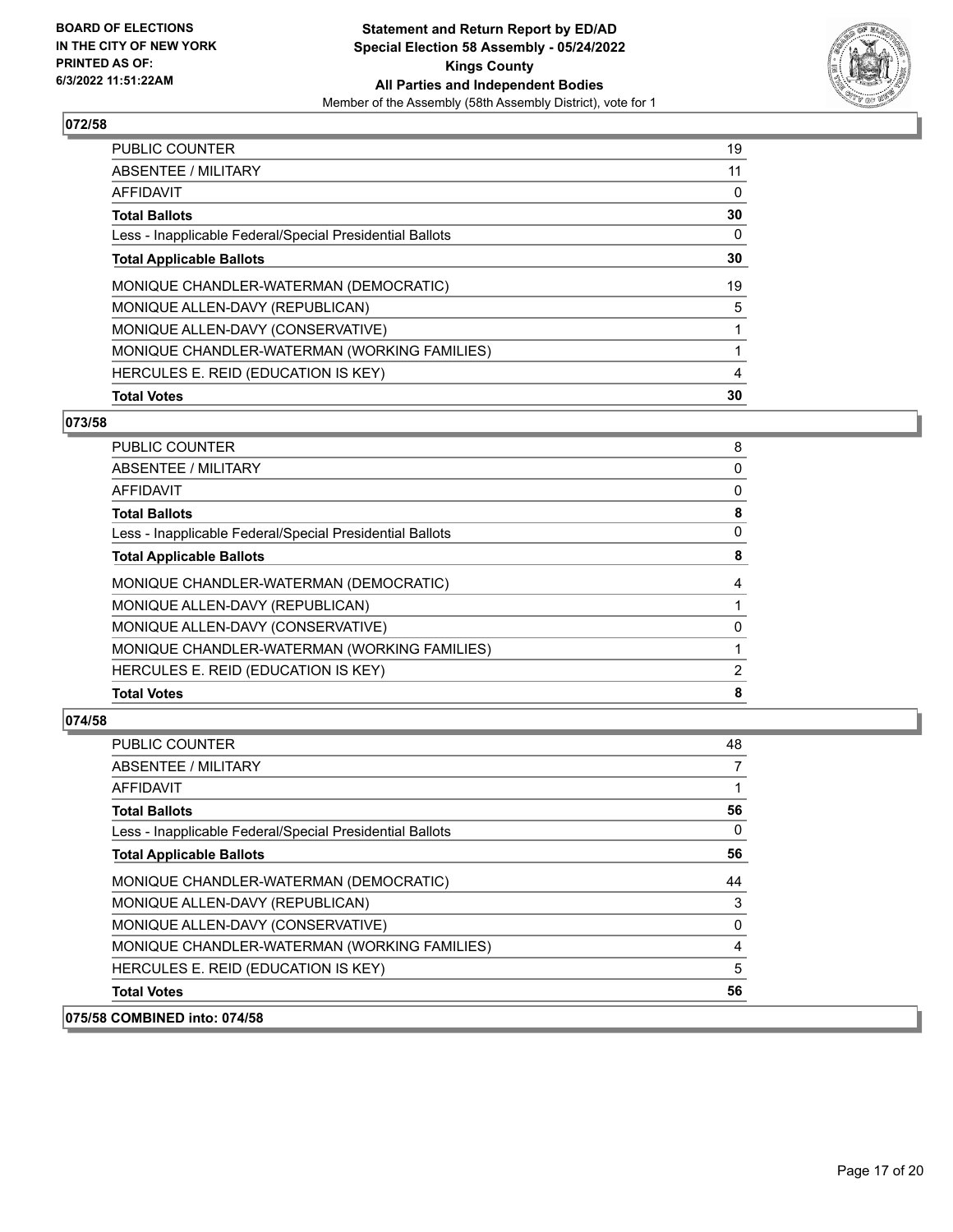

| PUBLIC COUNTER                                           | 17 |
|----------------------------------------------------------|----|
| <b>ABSENTEE / MILITARY</b>                               | 0  |
| <b>AFFIDAVIT</b>                                         | 0  |
| <b>Total Ballots</b>                                     | 17 |
| Less - Inapplicable Federal/Special Presidential Ballots | 0  |
| <b>Total Applicable Ballots</b>                          | 17 |
| MONIQUE CHANDLER-WATERMAN (DEMOCRATIC)                   | 9  |
| MONIQUE ALLEN-DAVY (REPUBLICAN)                          | 0  |
| MONIQUE ALLEN-DAVY (CONSERVATIVE)                        | 0  |
| MONIQUE CHANDLER-WATERMAN (WORKING FAMILIES)             | 2  |
| HERCULES E. REID (EDUCATION IS KEY)                      | 6  |
| <b>Total Votes</b>                                       | 17 |

# **077/58**

| <b>PUBLIC COUNTER</b>                                    | 20       |
|----------------------------------------------------------|----------|
| ABSENTEE / MILITARY                                      |          |
| AFFIDAVIT                                                | 0        |
| <b>Total Ballots</b>                                     | 21       |
| Less - Inapplicable Federal/Special Presidential Ballots | 0        |
| <b>Total Applicable Ballots</b>                          | 21       |
| MONIQUE CHANDLER-WATERMAN (DEMOCRATIC)                   | 16       |
| MONIQUE ALLEN-DAVY (REPUBLICAN)                          | $\Omega$ |
| MONIQUE ALLEN-DAVY (CONSERVATIVE)                        | $\Omega$ |
| MONIQUE CHANDLER-WATERMAN (WORKING FAMILIES)             |          |
| HERCULES E. REID (EDUCATION IS KEY)                      | 4        |
| <b>Total Votes</b>                                       | 21       |
|                                                          |          |

| PUBLIC COUNTER                                           | 51       |
|----------------------------------------------------------|----------|
| <b>ABSENTEE / MILITARY</b>                               | 4        |
| AFFIDAVIT                                                | 0        |
| <b>Total Ballots</b>                                     | 55       |
| Less - Inapplicable Federal/Special Presidential Ballots | 0        |
| <b>Total Applicable Ballots</b>                          | 55       |
| MONIQUE CHANDLER-WATERMAN (DEMOCRATIC)                   | 34       |
| MONIQUE ALLEN-DAVY (REPUBLICAN)                          | 6        |
| MONIQUE ALLEN-DAVY (CONSERVATIVE)                        |          |
| MONIQUE CHANDLER-WATERMAN (WORKING FAMILIES)             | $\Omega$ |
| HERCULES E. REID (EDUCATION IS KEY)                      | 14       |
| <b>Total Votes</b>                                       | 55       |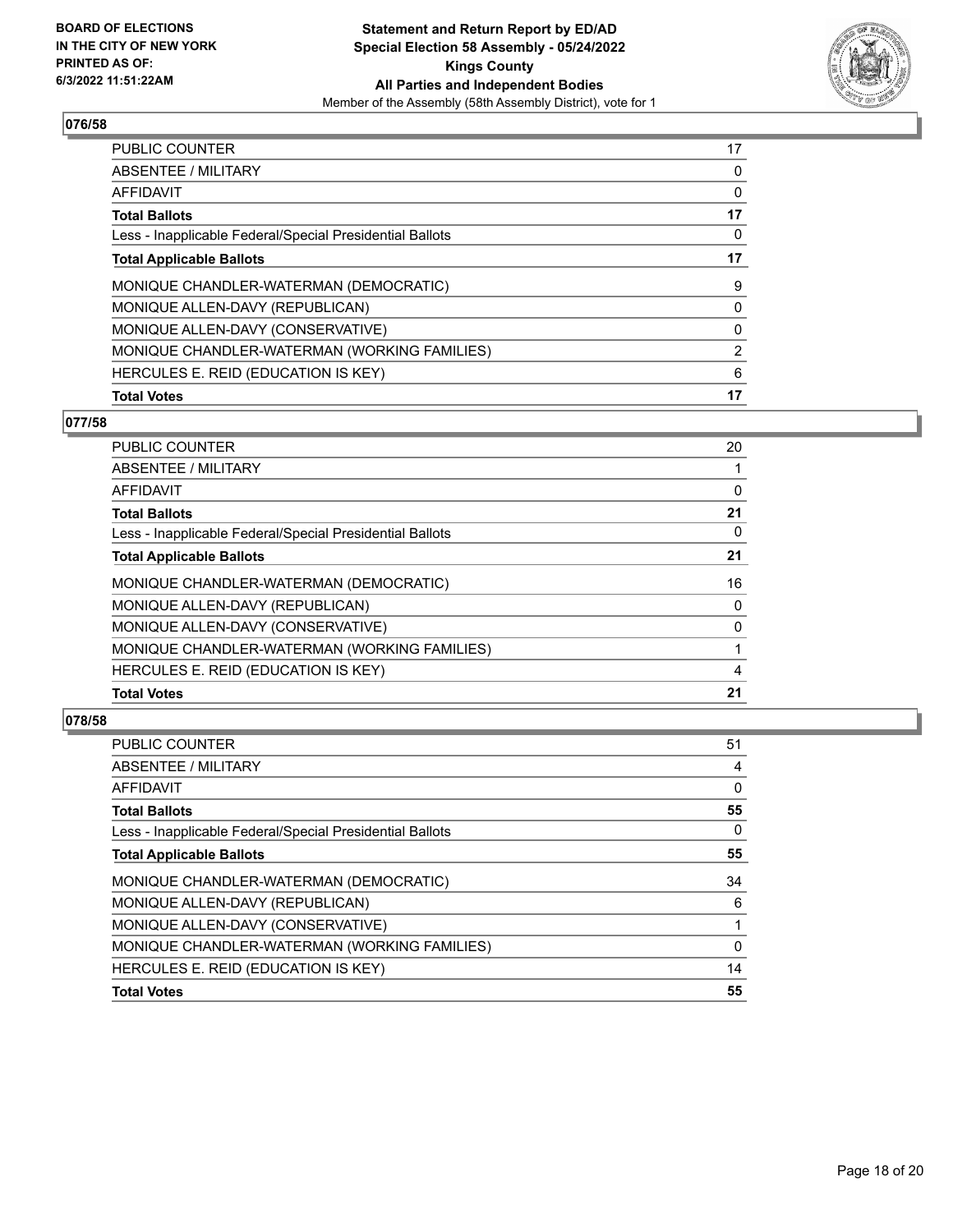

| <b>PUBLIC COUNTER</b>                                    | 33 |
|----------------------------------------------------------|----|
| ABSENTEE / MILITARY                                      | 5  |
| AFFIDAVIT                                                | 0  |
| <b>Total Ballots</b>                                     | 38 |
| Less - Inapplicable Federal/Special Presidential Ballots | 0  |
| <b>Total Applicable Ballots</b>                          | 38 |
| MONIQUE CHANDLER-WATERMAN (DEMOCRATIC)                   | 26 |
| MONIQUE ALLEN-DAVY (REPUBLICAN)                          |    |
| MONIQUE ALLEN-DAVY (CONSERVATIVE)                        |    |
| MONIQUE CHANDLER-WATERMAN (WORKING FAMILIES)             |    |
| HERCULES E. REID (EDUCATION IS KEY)                      | 9  |
| <b>Total Votes</b>                                       | 38 |

**080/58 COMBINED into: 025/58**

**081/58 COMBINED into: 027/58**

**082/58 COMBINED into: 059/58**

**083/58 COMBINED into: 020/58**

## **084/58**

| PUBLIC COUNTER                                           | 53       |
|----------------------------------------------------------|----------|
| ABSENTEE / MILITARY                                      | 4        |
| AFFIDAVIT                                                | 0        |
| <b>Total Ballots</b>                                     | 57       |
| Less - Inapplicable Federal/Special Presidential Ballots | 0        |
| <b>Total Applicable Ballots</b>                          | 57       |
| MONIQUE CHANDLER-WATERMAN (DEMOCRATIC)                   | 40       |
| MONIQUE ALLEN-DAVY (REPUBLICAN)                          | $\Omega$ |
| MONIQUE ALLEN-DAVY (CONSERVATIVE)                        | 0        |
| MONIQUE CHANDLER-WATERMAN (WORKING FAMILIES)             | 3        |
| HERCULES E. REID (EDUCATION IS KEY)                      | 14       |
| <b>Total Votes</b>                                       | 57       |
| 085/58 COMBINED into: 054/58                             |          |

**086/58 COMBINED into: 023/58**